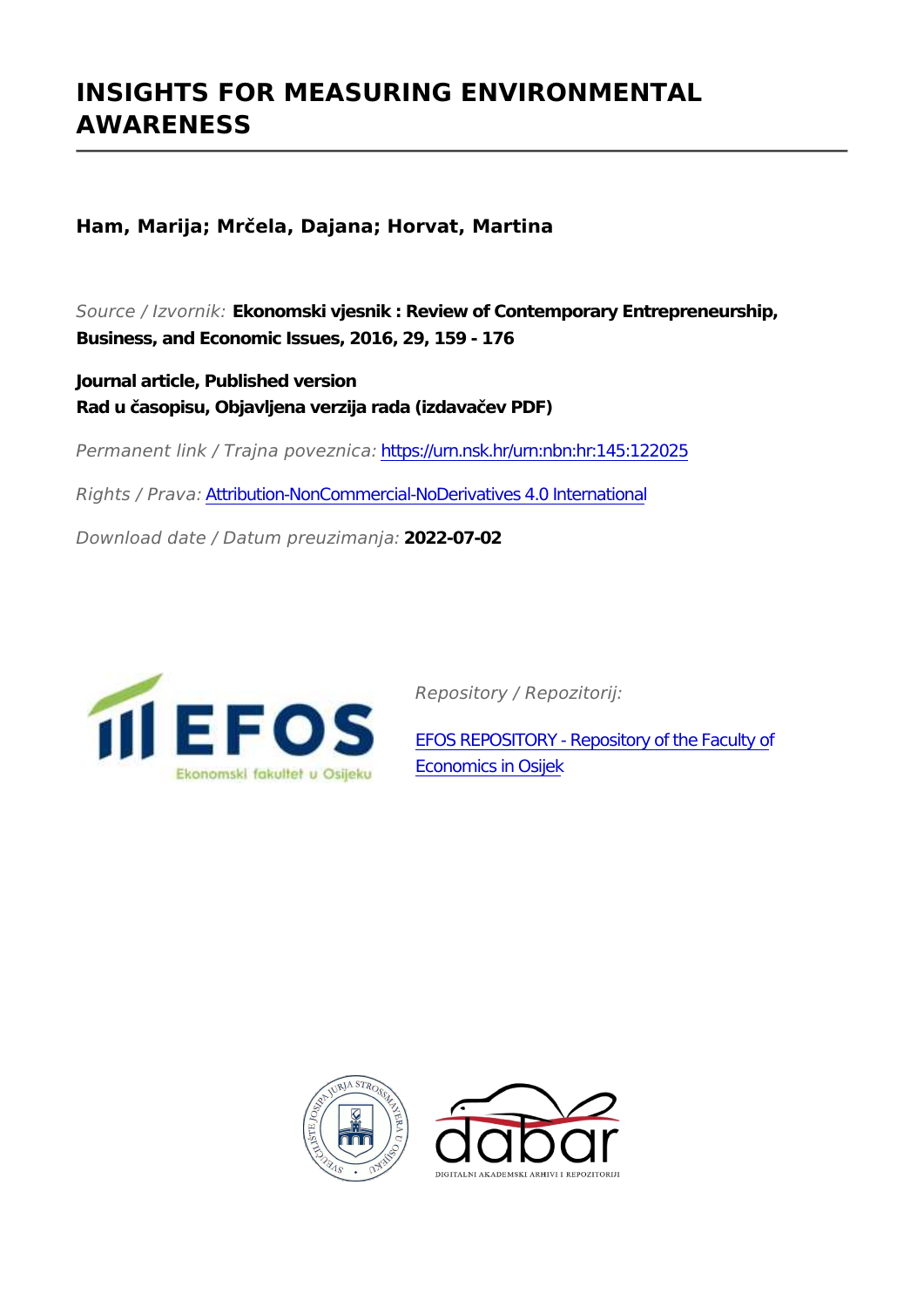*Marija Ham Josip Juraj Strossmayer University of Osijek Faculty of Economics in Osijek Trg Ljudevita Gaja 7, 31000 Osijek, Croatia mham@efos.hr Phone: +38531224400*

*Dajana Mrčela Saponia Plc., Kandit Ltd. Matije Gupca 2, 31000 Osijek, Croatia dajana.mrcela@saponia.hr Phone: +38531513513*

*Martina Horvat Vatrogasna 48, 31000 Osijek, Croatia martina.horvat66@gmail.com Phone: +385951965776*

*UDK: 504.06:316.644 Review article* 

*Received: September 24, 2015 Accepted for publishing: October 05, 2015*

# **INSIGHTS FOR MEASURING ENVIRONMENTAL AWARENESS**

#### **Abstract**

In the past two decades, managing and raising the general level of environmental awareness on all levels of society has become one of the main social goals that has reached a level of social and political consensus unseen ever before. Considering that only things that can be measured can actually be managed, the measuring of environmental awareness based on scientific criteria is becoming increasingly interesting to scientists working in different disciplines. As these disciplines developed, numerous laws were discovered, models were developed and limitations which should be taken into consideration were defined. However, there is a lack of literary sources that could offer a review of scientific knowledge acquired so far and provide a certain "check list" for researchers.

The purpose of the present research is to determine and discuss the key issues that should be considered while creating measurement instruments, conducting analysis of research results and interpreting them. Based on the analysis of relevant theoretical cognitions and empirical research results, the paper provides an overview of key issues and categorises them in three groups: issues in measuring different components of attitude, issues concerning the attitude – behaviour gap and issues concerning the influence of social desirability and research sample. By considering all of these issues it is possible to account for and minimize their negative influence and to contribute to the quality, universality and comparability of the obtained results, as well as of the developed models and the defined laws.

**Keywords:** Environmental awareness, measuring, issues, attitude components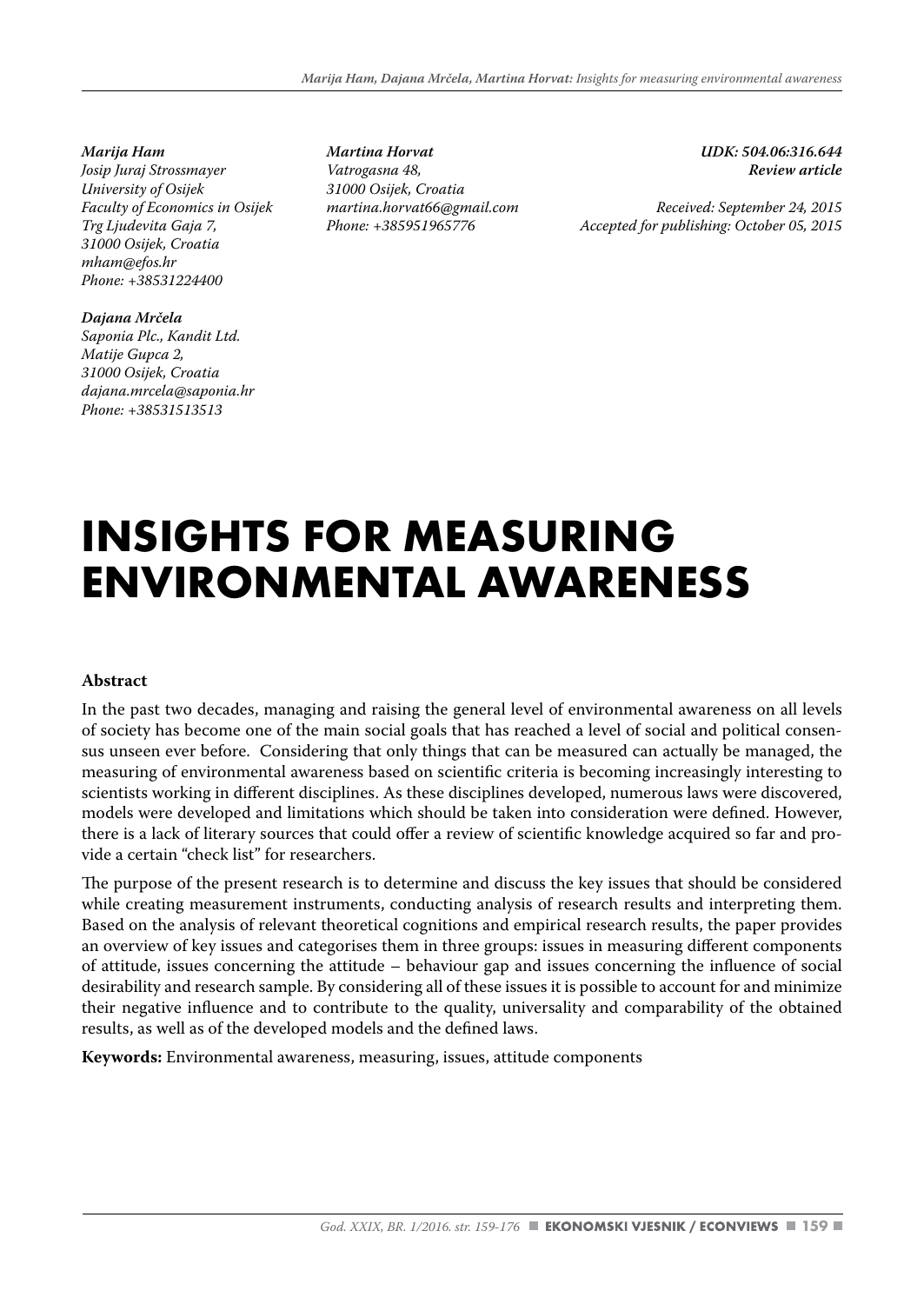#### *1. Introduction*

Over the last few decades, many attempts have been made to form a conceptual and operational definition of environmental awareness. Along with literature on marketing, other scientific disciplines have also dealt with this subject matter, primarily psychology, sociology, political sciences, environmental studies and business studies. Various measuring instruments were used, which significantly differ depending on the extent to which they include different environmental issues (population control, natural resources, energy conservation etc.) and depending on implicit and explicit assumptions on the components of environmental awareness (Schlegelmilch et al., 1996: 37-38). Interdisciplinary studies encompassing knowledge, experts and methodology from different scientific branches are often involved in this field.

The numerous studies of environmental awareness can be divided into three groups, according to the three main issues that those studies deal with (Culiberg and Rojšek, 2008: 132):

- 1. What comprises environmental awareness?
- 2. In what way do demographic and psychographic factors influence environmental awareness?
- 3. What is the correlation between environmental awareness and pro-environmental behaviour?

Managing and raising the general level of environmental awareness on all levels of society has become one of the main social goals that has reached a level of social and political consensus unseen ever before. Considering that only the things that can be measured can actually be managed, the measuring of environmental awareness based on scientific criteria is becoming increasingly interesting to scientists working in different disciplines.

As these disciplines developed, numerous laws were discovered, models were developed and limitations that should be taken into consideration were defined, especially for conducting analysis of research results and interpreting them but also for forming measuring instruments and defining research samples. This area of research is dependent on interdisciplinary scientific cognitions and tools, and consequently is very complex per se. In fact, many researchers deal precisely with inconsistencies (Bratt, 1999), gaps (Grunert, 1993; Kaiser et al., 1999; Schlegelmilch et al., 1996) and sample issues (Armstrong and Overton, 1977) in research. Nevertheless, there are still concrete measures introduced and important business and political decisions made based on these research results.

It is therefore important to discuss the issues important for designing measurement instruments, analysing research results and interpreting them. Different issues arise in different aspects of research and it is important to be aware of and account for different angles. By considering all of the relevant issues it is possible to minimize their negative influence and to contribute to quality, universality and comparability of the obtained results, developed models and defined laws. Thereby, it is possible to ensure the manageability of this concept and its movement in the desired direction.

#### *2. Defining environmental awareness*

Although the concept of environmental awareness is intuitively clear to most people, it is safe to conclude that there is no generally accepted definition, or even clearly defined terminology. Therefore, different name variants of the same concept can be found in English-language literature, such as environmental awareness, environmental consciousness, and environmental concern. In some cases, the difference between attitude and behaviour is not clearly distinguished, and the above-mentioned terms are equated with terms such as environmental responsibility and environmental behaviour.

Environmental awareness can be broadly defined as the attitude regarding environmental consequences of human behaviour. Starting from the typical definition of attitude, environmental awareness is a predisposition to react to environmental issues in a certain manner (Culiberg and Rojšek, 2008: 132). It is an element of one's own individual system of values and beliefs and it a part of social awareness.

Gagnon Thompson and Barton (1994) propose a two-dimensional approach to understanding environmental awareness. According to them, there are (at least) two motives or reasons why people become concerned about the natural environment. Specifically, there are ecocentric individuals who value nature for its own sake and, therefore, believe that it deserves protection because of its intrinsic value. In contrast to them, anthropocentric indi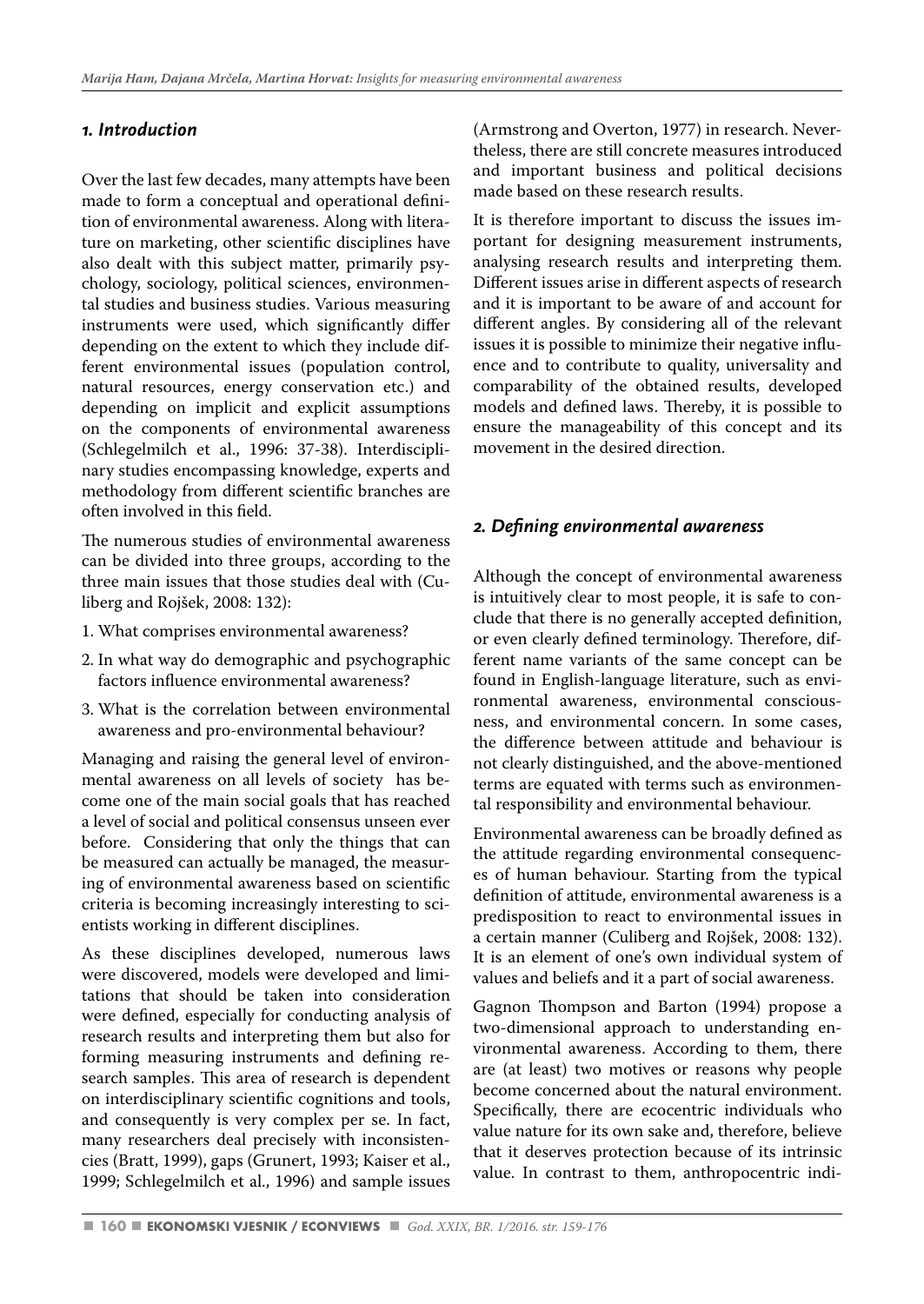viduals think that nature should be protected for its value in maintaining and improving the quality of human life. These are primary sources of environmental awareness as an attitude.

Environmental awareness may precede pro-environmental behaviour. However, even when people are environmentally aware, they do not necessarily behave in a pro-environmental manner. An environmentally aware consumer is not necessarily a green consumer – in order to become a green consumer, one must behave in a certain manner. Environmental awareness is the first step in becoming a green consumer (Carlson, 2004: 46). We can say that environmental awareness is operationalised through the form of environmentally motivated, i.e. pro-environmental behaviour.

There are basically two types of attitudes used to predict pro-environmental behaviour, namely attitudes towards nature itself and attitudes towards pro-environmental behaviour, i.e. certain pro-environmental activities.

If environmental awareness (attitude) is supported by actual pro-environmental behaviour, we may use the term *environmental responsibility.* In other words, environmental awareness consists of a positive attitude toward the environment and appropriate environmentally relevant behaviour.

Studies in the area of marketing often used to equate socially responsible consumer behaviour with environmentally aware consumer behaviour. Leigh et al. (1988) highlighted that consumers' environmental awareness represents a subset of the category of social responsibility. Socially responsible behaviour can affect particular groups within the society (e.g. women, minorities, migrant workers, labour unions etc.) or promote causes (e.g. rights of homosexuals, religious affiliation, avoidance of "sin" stocks, reduction of weapons production, etc.). In other words, it is important not to interpret socially responsible and environmentally aware consumers as a single market segment with a unique profile. Based on the foregoing, Roberts (1995) defines the socially responsible consumer as a consumer who purchases products and services perceived by him/her as having a positive (or less negative) impact on the environment or who uses his/her purchasing power in order to express concern for a certain social issue.

Different studies encompassed different types and aspects of pro-environmental behaviour, but also all combinations thereof. Consequently, there are

studies dealing with generalised pro-environmental behaviour, sector-related pro-environmental behaviour (most often recycling), behaviour with regard to transportation (use of environmentally friendly types and means of transportation), and energy conservation and pro-environmental purchase behaviour (Roberts, 1995: 98). Such studies are sometimes focused on assessment of the situation and on predicting the adoption of a certain type of consumers' behaviour, while in other cases they are focused on discovering impact factors and correlations between attitudes and behaviours as well as certain incentives and behaviours.

It is also necessary to define consumer behaviour. Consumer behaviour represents a process of obtaining and consuming products, services and ideas by a consumer unit. It also includes post-purchase processes encompassing evaluation and post-purchase behaviour. It should be noted that a "consumer unit" is either an individual or a family (household) making an expenditure decision (Kesić, 1999: 2). When discussing consumer behaviour in terms of green marketing, it is particularly important to emphasize the above-mentioned "consumption" (acceptance) of ideas, and behaviour in accordance with those ideas. This also involves behaviour that is not necessarily directly related to purchase and consumption of certain products, because such a connection is often indirect, and behaviour also relates to certain other activities such as recycling, energy conservation, participation in environmental protection activities, etc. This is often the case when the agent of green marketing is not an economic entity, but one of the other social participants, such as an environmental organisation or the state.

In order to explain the relationship between attitude (environmental awareness) and behaviour, psychologists have developed several models aimed at explaining what constitutes environmental awareness, which are inherent factors and what are the interrelations between those factors. A popular theory called "theory of planned behaviour" is often used as a starting point.

The "theory of planned behaviour" (TPB) originates from the "theory of reasoned action" (TRA) (Fishbein and Ajzen, 1975). The TRA aimed to foresee human behaviour by proposing that the behaviour of a person is affected by behavioural intentions, which are primarily affected by attitudes toward the act and by subjective norms. Thus, the TRA has two components: the attitude toward the act which is the func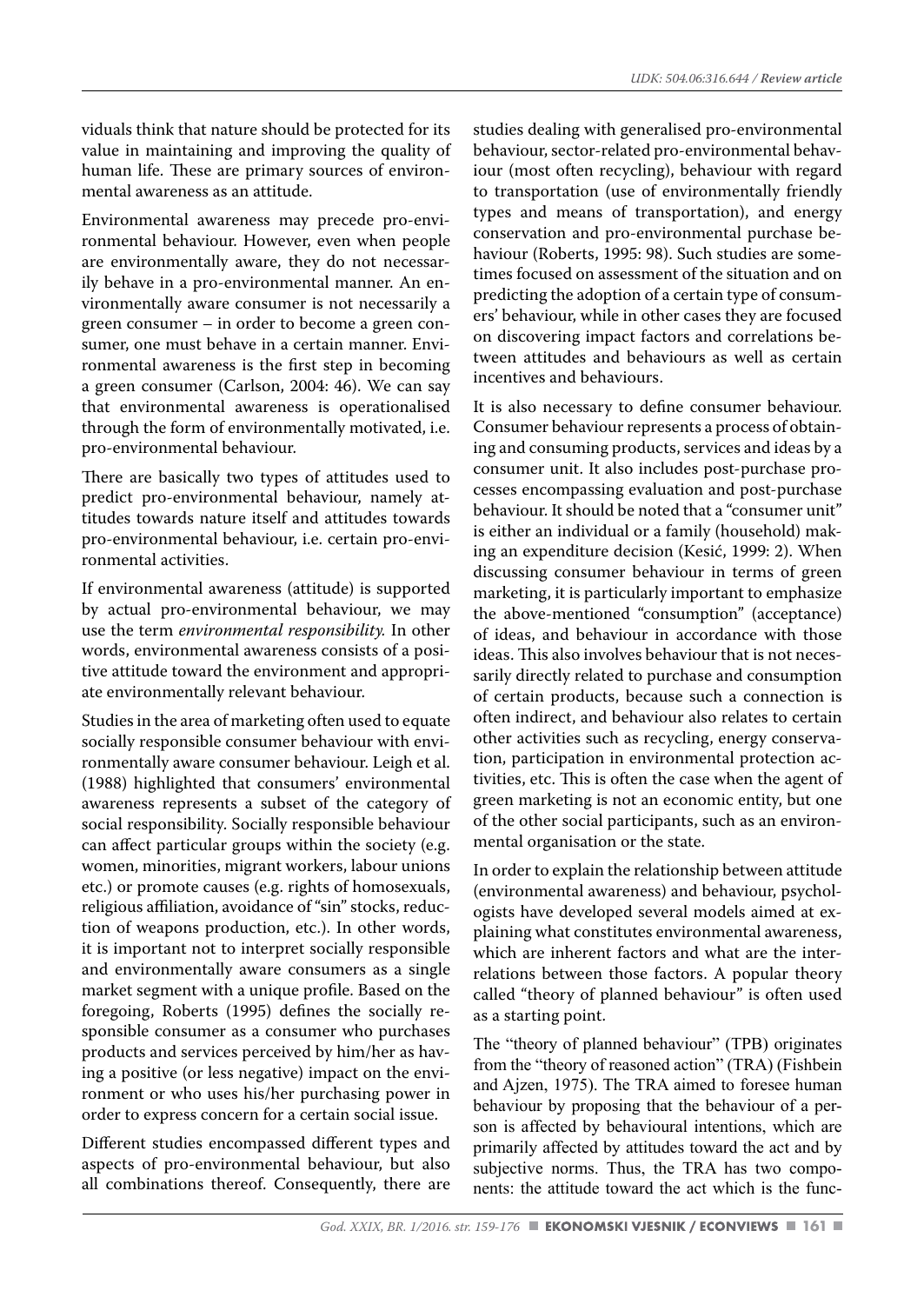tion of perceived consequences and subjective norms which are a function of beliefs about the significance of referents, and motivation to act in accordance with those referents. These associations were supported by numerous articles related to consumer behaviour and social psychology (e.g. Ryan, 1982; Sheppard et al., 1988). An extension of the TRA is the "theory of planned behaviour" (TPB), proposed by Ajzen (1991). The TPB added the concept of perceived behavioural control to the TRA as a third predictor of intention.

#### *3. Measuring environmental awareness*

Studies relating to environmental awareness and determination and correlation factors that influence it do not always provide consistent results. One of the main problems that researchers face is the question whether they (researchers) and their respondents understand the concept of environmental awareness in the same way. Conflicting research results as well as an exceptionally large number of influencing variables have led to the assumption that researchers do not always share the same concept of environmental awareness (Carlson, 2004: 81).

Van Liere and Dunlap (1981) differentiate between so-called substantive variations (content-related) and theoretical variations between individual measurement instruments, i.e. measurement scales. Content-related variations comprise differences of range in which measurement scales cover different environmental issues, such as pollution, population issues, wildlife preservation etc. It is not clear whether the attitudes toward different issues are equally reflected in a broader concept of environmental awareness. Another source of variations is theoretical conceptualisation, which comprises implicit or explicit assumptions on what comprises a respondent's expression of environmental awareness. Different studies covered, for example, perceived seriousness of environmental issues, knowledge on environmental issues and problems, support for reforms, participation in environmental behaviour etc. In their own study, the authors mentioned above found an inconsistency between individual measurement scales in terms of both substantive differences and theoretical conceptualisations. This indicates that a great deal of attention is required to combine different variables into a unique measurement instrument.

Different types of interpretation can also pose a problem, particularly when providing a generalisation of conclusions. For example, in studies that examine behaviour in connection with recycling, the variable is called pro-environmental behaviour. In other words, behaviour connected with recycling is generalised, and conclusions about an individual's level of pro-environmental behaviour are made on that basis. Simultaneously, numerous studies deal with the differences between factors which influence individual groups of behaviour: the purchase of environmentally-friendly products, activities connected with recycling, participation in environmental clean-up actions, support for green political parties, donating money to environmental associations and initiatives, etc.

Apart from the above-mentioned, comparison of the results of different studies is made even more difficult due to cultural and historical differences between various countries. Literature often mentions the generally present difference between the western and eastern world when it comes to fundamental attitudes of man towards nature. In western developed countries, the philosophy of man's domination over nature prevails, and it is based on early philosophical thought (Plato, Aristotle) and Christian postulates (that God made man the ruler of nature). In contrast, the philosophy of harmony between man and nature, based on Taoism and Buddhism, prevails in the Eastern countries. Considering that those differences can have a significant impact on attitudes toward the environment, as well as on one's understanding of the very concepts involved, comparison of data or non-critical acceptance of, for example, measurement scales, can lead to errors and misinterpretation of results.

 Another challenge involved in these measurements is something Yankelovich refers to as the "Mushiness Index". It is a measuring instrument developed by Daniel Yankelovich himself more than a quartercentury ago. It measures the firmness of one's opinion on a topic, i.e. the degree to which consumers are aware (able to clearly acknowledge their attitudes) and sure about how they think. Yankelovich found that the vast majority of people do not have very well-articulated and firm views regarding the environment (Makower and Pike, 2009: 44-45).

When talking about measuring behaviour, one of the main issues is the fact that most environmentally relevant behaviour (electricity conservation, water conservation, recycling, planned purchase etc.)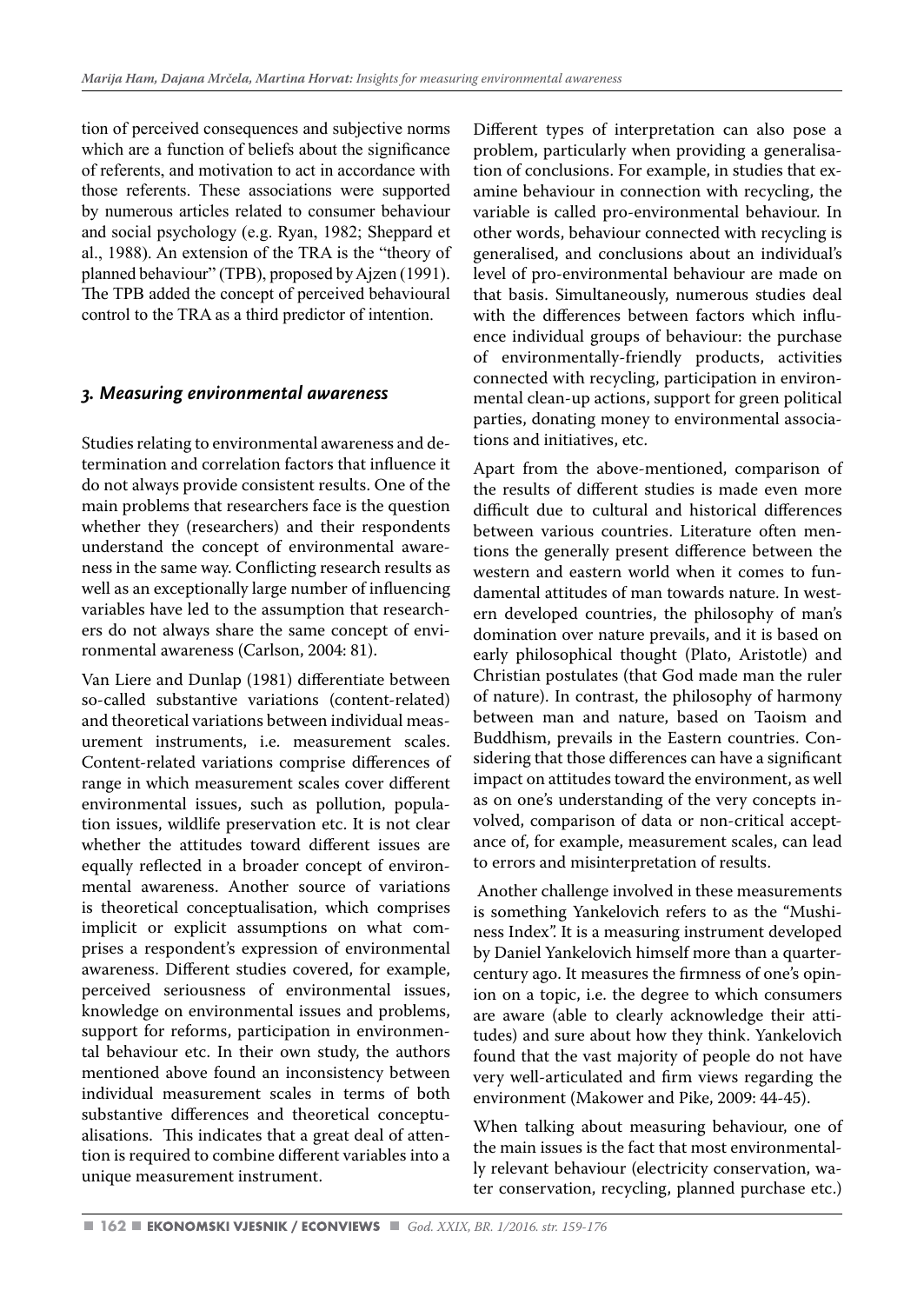takes place within the household (out of researchers' sight), and measurement often relies on behaviour described by the consumers themselves. However, people are not necessarily aware of the impact that their behaviour has on the environment. They may unconsciously take action which increases or reduces their impact on the environment, without being aware of it (whether by doing something that has a positive impact on the environment, (e.g. use of catalytic converter in their car) or something that has a negative impact (e.g. use of detergent harmful for the environment), leading to differences between actual and measured environmental responsibility (Gatersleben et al., 2002: 335).

#### *3.1 Measuring components of environmental awareness*

In order to describe inherent factors of environmental awareness, one can use the three-component attitude model. Environmental awareness is a multidimensional concept consisting of a cognitive, affective and conative component (Dembkowski and Hanmer-Lloyd, 1994: 594). Some authors studied individual impacts of each of those components, while others believed that their mutual impact is too strong, which is why they developed measuring instruments that use all three components simultaneously, without a clear distinction between them.

This three-component model of environmental awareness as an attitude has often been applied in many studies by a large number of different authors, and it dates back to initial research by Maloney and Ward (1973) and Maloney et al. (1975). As a part of those studies, four known subscales have been developed, three of which are used to measure attitude components, while the fourth one measures the actual pro-environmental actions that were taken.

In brief, the cognitive component comprises of our opinion of someone or something (regardless of whether we are right or not). The affective (emotional) component consists of our feelings towards someone or something, while the third component (conative, sometimes referred to as behavioural) represents an intention to act in a certain way (Fraj and Martinez, 2007: 27). We can also say that the first two components form and direct the third (behavioural) component (Stone et al., 1995: 597).

Focus on the cognitive component in most of the studies is the result of earlier studies that demonstrated that there is a significant influence of knowledge and awareness of attitudes towards the environment. Those early studies are based on the assumption that knowledge influences attitudes, and attitudes influence behaviour. It is the so-called linear model. However, it should be noted that there is no general consensus on that issue. Some studies reveal only limited influence of cognitive factors (such as knowledge on the environment), and show significant influence of affective factors in the process of making environmentally conditioned purchase decisions (Hartman et al., 2005: 12). There are certain approaches found in recent studies that reject some of the components of attitude and take into account just the other two or even just one of the components.

### *3.1.1 Cognitive component*

Cognitive variables comprise knowledge, memory processes, intelligence, decision-making and behaviour regarding problem solving. Knowledge (cognition) basically pertains to understanding – how meaning is formed, applied and stored within an individual's mind (Wagner, 2003: 192).

We can say that the consumer's ability to differentiate between decisions, procedures and choices, based on their actual impact on the environment, is in fact the basic requirement for his/her pro-environmental behaviour in any aspect. Makower and Pike (2009) highlight that education (knowledge) leads to a high level of environmental values, but it does not necessarily cause to the customer to become an expert on environmental issues.

One of the main goals in studying cognitive and emotional processes influencing consumer behaviour is to make an impact on the consumers' knowledge. Knowledge can be defined as information stored in memory. As a part of total knowledge, consumer knowledge is defined as all information stored in the memory that serves for a consumer's functioning in his/her role as a consumer (Kesić, 1999: 181). This variable has been recognised by marketing researchers as a factor influencing each phase in making a purchase decision, influencing the manner in which the consumers gather and organise information and determining how they eval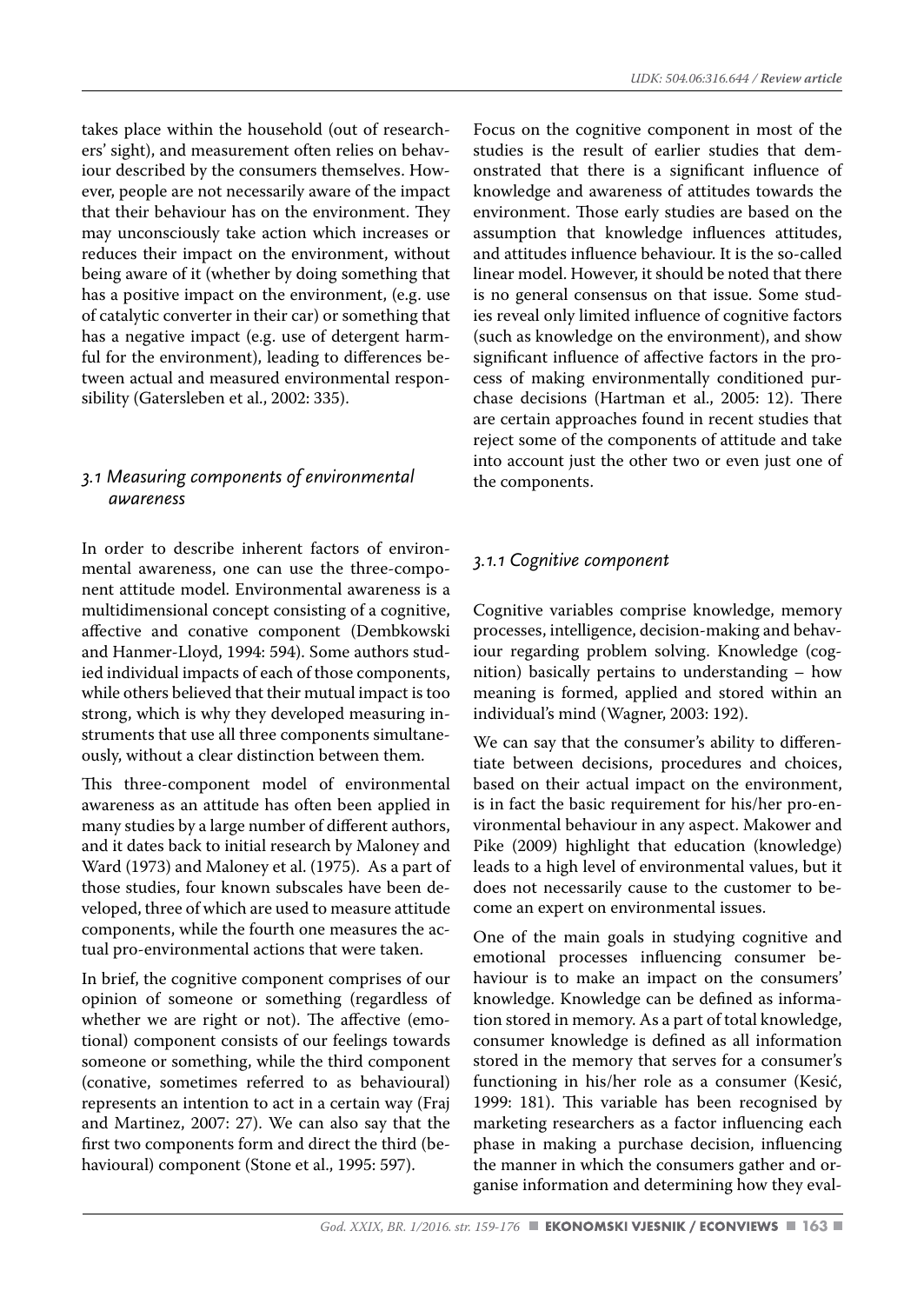uate products and services (Finisterra do Paco and Raposo, 2008: 131-132).

Gambro and Switzsky (1996) define environmental knowledge as a student's ability (author's comment: it was a research among adolescents) to understand and evaluate the society's influence on the ecosystem, and this knowledge is expressed by recognising environmental issues and understanding their causes, implications and results.

Consumer knowledge on environmental issues is a variable that is relatively difficult to measure. Due to the specificities related to the particular countries where research is conducted, scales are applied which measure the consumers' own perception on environmental issues (e.g. as in the studies by Schlegelmilch et al. (1996)), instead of internationally tested scales which measure specific knowledge (such as the scale developed by Maloney, Ward and Braught (1975)). Scales which measure the consumers' perception do not necessarily provide a realistic view on the actual level of knowledge, but their advantage is the fact that they are universally applicable and comparable, easier to develop, and they sometimes give more appropriate results, depending on research objectives (e.g. if the objective is to measure the perceived level of knowledge as a measure of the respondents' self-esteem in that regard (rather than his/her actual knowledge), which may also be an important factor of pro-environmental behaviour).

These types of scales are often found in public opinion polls and even in *Eurobarometer* studies (probably the most extensive modern public opinion poll) which also monitor environmental issues on a regular basis. However, Kufrin (2003) claims that self-assessment of consumers' awareness of environmental issues cannot replace an adequate measurement instrument for objective measurement of that variable. An obvious weakness of such measurement is the fact that different respondents will base their assessments on different criteria – we do not have a valid reason to assume that all of their scales are "calibrated" in the same manner, that their level of self-criticism is identical, etc. The author concludes that, as a rule, researchers usually use objective tests of environmental awareness in their studies, and respondents' self-assessment is rarely applied.

Results of a research titled "National report card on environmental knowledge, attitudes and behaviour", regularly conducted in the USA by the National Environmental Education and Training Foundation (NEETF), speak in favour of the foregoing. The research indicates a large gap between self-assessed levels of knowledge and levels of knowledge measured by means of objective measurement. According to the ninth report published within the said research, 70% of respondents estimated that they knew "quite a lot" or "a lot" about environmental issues. However, the results they achieved in an environmental knowledge quiz were much poorer (if one were to express those results in school grades, only a third of the respondents would get a passing grade, and only one tenth would get the highest grade) (Kufrin, 2003: 4-5).

When talking about objective measurement of knowledge, there are multiple problems. First of all, the very nature of ecology which encompasses complex interactions between living organisms and their environment is what makes understanding of this issue complex. Furthermore, regardless of the current situation, it can be said that an average person does not know a lot about the environment (author's comment: this was true back in the seventies, but the situation has not changed until today). That is why it is difficult to develop a measuring instrument with enough high-probability ("easy") questions (Maloney and Ward, 1973: 585). Furthermore, the process of determining relevant environmental issues (topics) which should be considered when measuring knowledge is exceptionally complex. The manner of asking questions (and offering answers) is also relevant, as well as the research method itself (opportunity to "cheat") which can influence the relevance of the measured level of knowledge.

There is no established pattern for the relationship between knowledge and pro-environmental behaviour. In the meta-analysis of 128 previous studies, Hines et al. (1987) found a mean correlation of 0.30 between the following variables: knowledge on environmental issues and pro-environmental behaviour. This moderate but statistically significant correlation was later also confirmed by Grunert's study (1993) on purchase of green or organic food products, and also by the model suggested by Chan and Lau (2000). On the other hand, Maloney and Ward (1973) found no significant correlation between those variables. A study conducted by Arbuthnot and Lingg (1975) should also be noted, since it found a negative correlation. In brief, we can conclude that the prevailing attitude is that there is a positive correlation between those variables, which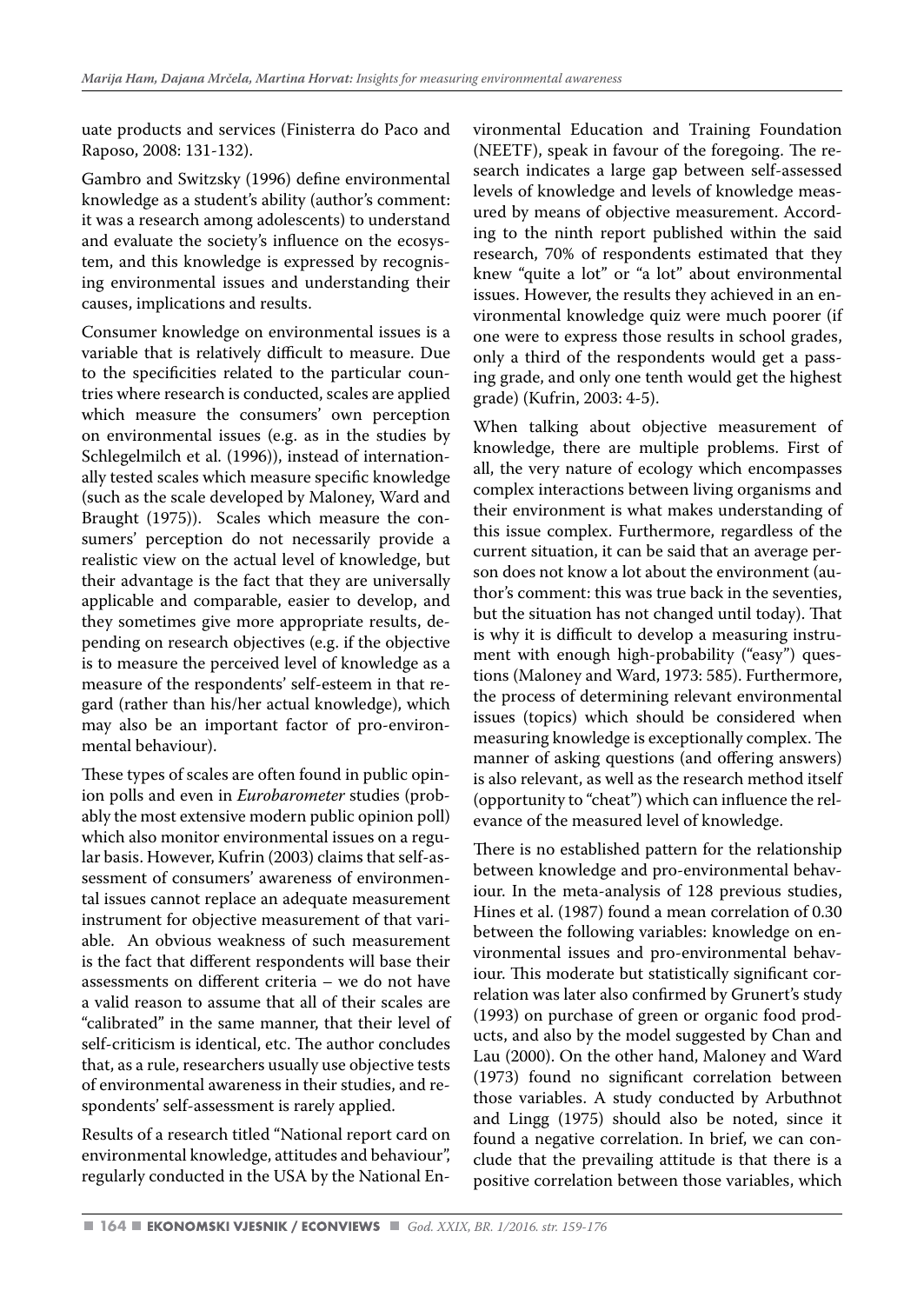is partially based on results of empirical studies, and partially on logical reasoning and general theory regarding attitudes and their impact on behaviour. The assumption that those who know more about environmental issues and their consequences will be more willing to act in a pro-environmental manner may appear logical; however, proving this connection through empirical studies has been rather difficult.

Schan and Holzer (1990) assumed that low significance in previous studies might have been the result of the fact that scales that measure relatively abstract knowledge (general knowledge on the environment) are correlated with very specific activities. That is why they used two different scales for their study: one for abstract and one for concrete/applicable knowledge (connected with concrete activities and strategies contributing to environmental protection). They concluded that a certain amount of information is necessary in order for behaviour to have the desired effect and for applicable knowledge to have the impact of a moderating factor between attitudes and actual behaviour, since abstract knowledge has no such impact. Knowledge, specifically applicable (concrete) knowledge, has an indirect effect on knowledge.

It should also be noted that the consumer may be aware, i.e. capable to realistically assess his/her level of knowledge on a certain environmental issue ("I don't know just how much I don't know"), but it may not be the case, because at least a minimum level of knowledge is required for one to be aware of his/her lack of knowledge, and to have an attitude towards that level of knowledge ("I want to learn more and I should learn more" or "That doesn't concern me at all").

In his study, Wagner identified four different types of consumers' practical thinking and explained their impact on actual environmentally conscious purchase behaviour (Wagner, 2003: 188):

• Pragmatism – pertains to accepting the complexity of environmentally responsible purchase behaviour, without attempting to solve the issue entirely. One might say that consumers who think that way always look for the "better" and not for the "best" solution. They consider the entire life cycle of the product (LCA – Life Cycle Analysis), but on a selective and comparative level, and they consider all available information (they approach life cycle analysis in a pragmatic, not scientific manner).

- Gullibility consumers who think in such a manner believe in certain information without understanding it completely. Behaviour is based on a so-called "realistic illusion". For example, tag lines such as "friend of the environment", symbols such as a small green tree or packaging colours such as blue-green are considered to be an indicator of the product being environmentally friendly.
- Cynicism such manner of thinking most often appears when the consumer realises the gullibility of his/her previous ideas on environmentally responsible purchasing and starts to understand the scientific complexity (such as the very complex LCA analysis) involved in the selection of products that are actually green. Confusion caused by that comes with time, after adopting a pragmatic or cynical way of thinking. Cynicism usually prevents further purchase of green products.
- Ignorance consumers who apply this type of practical thinking do not know anything about green products and they do not want to know. They simply avoid the issue of environmentally conscious purchasing.

Pragmatism and gullibility facilitate, while cynicism and ignorance usually prevent pro-environmental purchase behaviour. It is necessary to keep in mind such types of practical thinking when creating measurement instruments, specifically when providing proposed answers to closed-ended questions.

# *3.1.2 Affective component*

Affect is a general term denoting feelings or emotions. The emotional or affective component of attitude pertains to a person's feelings about the attitude object. The affective component is most often expressed verbally as good – bad, positive – negative, to love – not to love, etc. (Kesić, 1999: 151).

The affective component of environmental awareness includes all anxieties, expectations, feelings and emotional reactions relating to environmental issues (Maloney and Ward, 1973: 585). It also includes an individual's emotional judgement about the consequences of his/her own impact on his/her biophysical surroundings.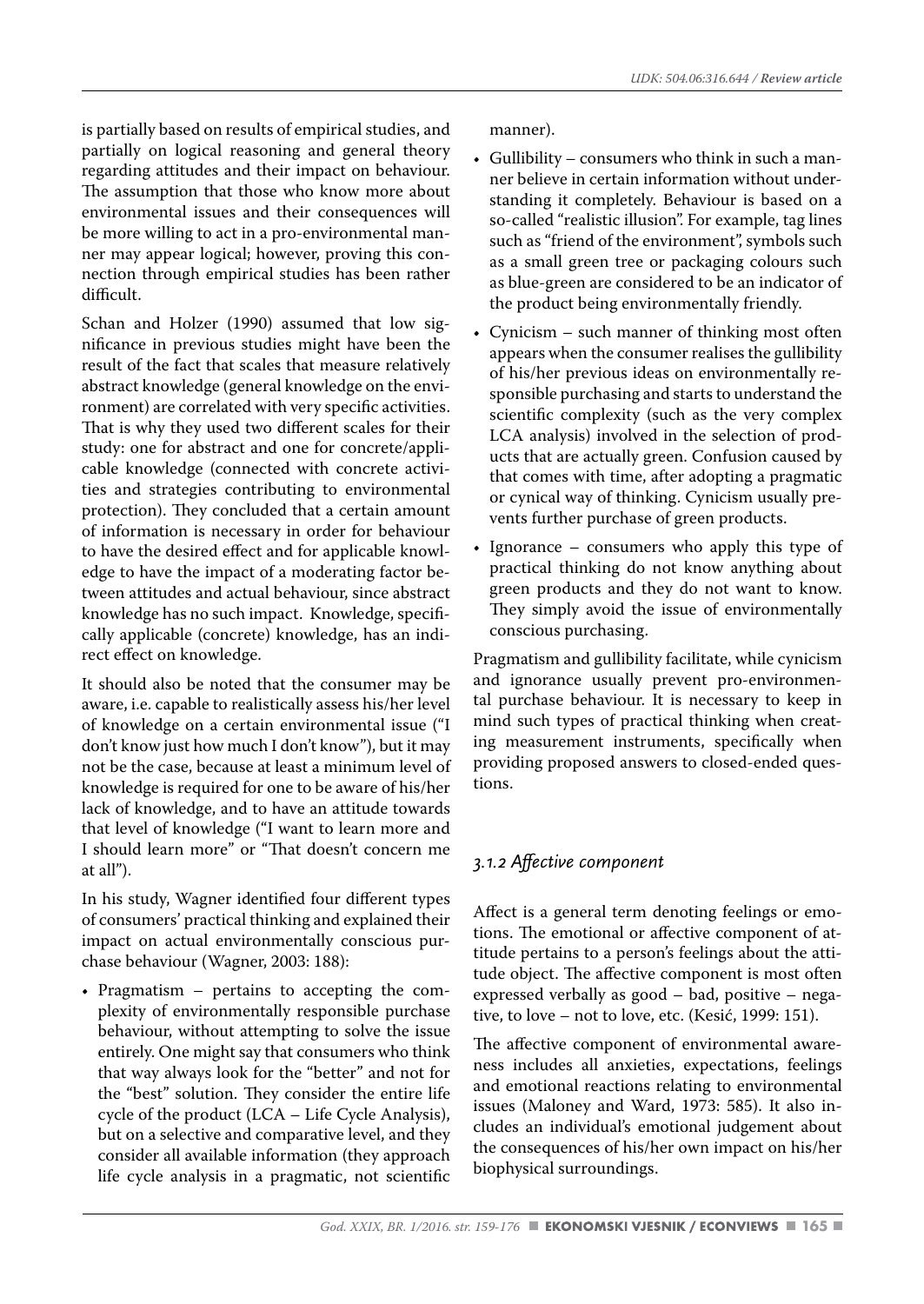Various studies (Chan and Lau (2000), Fraj and Martinez (2007), Maloney and Ward (1973), Schlegelmilch et al. (1996)) confirmed that affective variables are a relatively consistent predictor of pro-environmental behaviour, including consumer behaviour and buying of green products. In their meta-analysis, Hines et al. (1987) confirmed the mean correlation of 0.37 between those two variables.

It is often indicated that attitudes based on the affective component are more reliable predictors (so-called leading variables) of pro-environmental behaviour because such attitudes are less complex; they are shaped more quickly and are more homogenous in comparison with attitudes based on a complex set of different supportive and non-supportive components. Less complex attitude contributes to less exposure to external or situational factors.

Smith and Haugtvedt (1995: 164) claim that a certain context can make some factors of a complex attitude become essential, resulting in behaviour that may be inconsistent with the general attitude orientation. An example for this may be an individual who has a positive attitude towards environmentally friendly products, but at the same time, he/she believes they are generally more expensive. When price temporarily becomes the most important factor for that individual, the mentioned belief can have a disproportional effect on his/her behaviour, so that the individual will buy a product that is less environmentally friendly without even checking the price of the environmentally friendly alternative. On the other hand, an individual whose attitude towards environmentally friendly products is based purely on positive feelings for such products will be less influenced by prices, because no negatively evaluated attributes are integrated in his/her attitude.

Chan and Lau (2000) confirmed in their study that even people with a low level of knowledge on ecological issues can exhibit a strong emotional attachment to the environment. Moreover, they proved that knowledge and emotional variables have a completely independent influence on certain behaviour and it is therefore justifiable to treat them as independent variables.

However, it should be pointed out that certain interaction between these variables can potentially appear. In other words, it is possible that expressed emotions towards the environment affect the increase of knowledge on environmental issues by inducing the consumer to consciously look into the issues important to him/her. It is also possible that, if the consumer knows more, i.e. if he/she is more informed about poor environmental conditions, extinction of some species, distortion of original natural beauties, it would result in emergence of positive emotions towards the environment never felt before. Nevertheless, it should be noted that we are talking about interferences between variables, and not about variables conditioning one another, given that, as mentioned, these variables can be present and influence behaviour independent of one another.

Dunlap and Van Liere (1978) developed the widely accepted scale under the name "New Environmental Paradigm", developed in order to measure what people feel regarding the environment. The socalled "NEP scale", based on 12 variables, was first considered to be one-dimensional, but later three factors were established: the balance of nature, the belief that growth should be limited and the belief that human beings are a part of nature (Cotrell, 2003).

The "affect subscale" developed by Maloney, Ward and Braught (1975) is also often applied for measuring the affective component of environmental awareness. In this subscale, different emotional reactions towards the environment and environmental issues are measured by giving answers to questions such as: "I get frustrated and angry when I think about how industry pollutes the environment" or "It scares me to think that most of the food I eat is contaminated with pesticides".

By applying the aforementioned scale, as well as the two other subscales, "verbal commitment" and "actual commitment", Fraj and Martinez (2007) showed that pro-environmental behaviour is determined by affective variables (emotions towards the environment) and that affective variables better explain pro-environmental behaviour in comparison with attitude towards environmental activities ("verbal commitment"). At the same time, emotions represent a significant variable that determines one's attitude towards environmental activities.

Smith and Haugtvedt (1995: 165) explain the direct influence of affective variables on behaviour by claiming that people will more often engage in activities they enjoy than in those that result in dissatisfaction. Therefore, we can expect that individuals who experience positive affective states as a result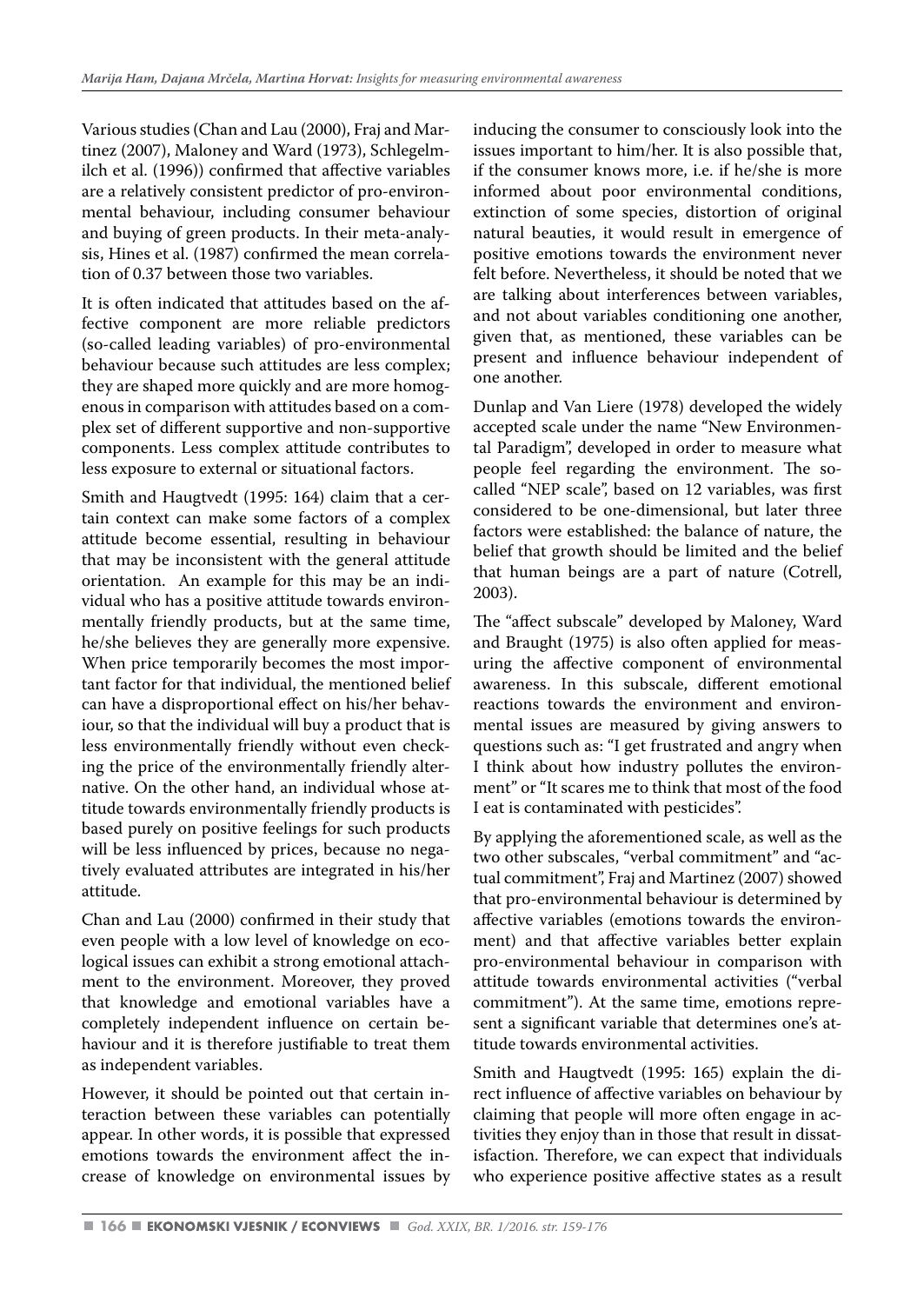of engaging in environmental activities will be more inclined to repeat such behaviour than individuals experiencing negative emotions or lacking positive emotions.

It should be pointed out that there are attitudes that negate the direct relationship between affect (emotions) and actual pro-environmental behaviour, by emphasizing the existence of various mediating variables. One such (mediating) variable is most often willingness, i.e. intention to act.

The usage of affectively oriented appeals seems particularly useful in getting people activated - it works best for people who have little or no direct experience engaging in a particular (targeted) behaviour. Needless to say, it is of great importance to reach this particular group of people, since success in the area of environmental protection depends on mass participation. Once pro-environmental behaviour has been initiated, information-based appeals work better in sustaining that behaviour (Smith and Haugtvedt 1995: 165).

The previously mentioned usage of affectively oriented appeals is based on the almost universal human need to feel united with nature (to feel a part of it). Hartmann and Apaolaza Ibáñez (2006: 677) indicate that there is an instinctive motivation in people to spend time in natural surroundings, due to a positive emotional state experienced while spending time in nature.

If an individual really feels the described emotions associated with nature and environment, but is unable to satisfy the need arising from those emotions (to spend some time in nature), it can be assumed that he/she achieves the mentioned unity with nature (to some extent) by purchasing and consuming green products which he/she perceives as being part of that nature due to strong and continuous marketing strategies in that sense. These emotions often appear on a subconscious level, and consumers express it as "I feel good when I purchase and use a green product", although they do not really know the answer to the question why. One can draw a similar conclusion when it comes to engaging in other pro-environmental actions or behaviour.

The mentioned indirect emotional connections and the mediating variables need to be kept in mind when creating measurement instruments and also during interpretation of results.

#### *3.1.3 Conative component*

The conative component of environmental awareness includes behavioural intentions that result in personal contribution to solving environmental issues (Culiberg and Rojšek, 2008: 132). Some authors, e.g. Stone, Barnes and Montgomery (1995), refer to this variable as "willingness to act", while Maloney and Ward (1973) call it "verbal commitment" and define it as a measure of probability of an individual's future actions.

Verbal commitment is often measured by an appropriate subscale, the "verbal commitment subscale", developed by Maloney, Ward and Braught (1975). It measures what a person says he/she is willing to do with regard to environmental issues. This subscale measures the willingness to act by measuring the extent to which people agree with statements such as "I would go to work by bike or bus in order to contribute to air pollution reduction".

In Cottrell's study (2003), in which the aforementioned scale was applied, verbal commitment (intention) turned out to be the strongest predictor of behaviour. Ajzen (1991) also describes intention as a strong indicator of behaviour, but also indicates that the "ability" to predict a conative variable depends on the intensity of interactions between specific variables within the scale, as well as on the effects of external, i.e. situational variables.

Moreover, normative value (author's comment: what an individual thinks others expect of him/her), ascription of responsibility (author's comment: for remedying of environmental problems) and locus of control (author's comment: opinion regarding the extent to which individuals believe they can control events and outcomes in their lives) are important variables that can affect the connection between intention, i.e. expressed willingness to a certain behaviour and actual behaviour (Cottrell, 2003: 370). With regard to this, recent studies have included the so-called "PCE variable" ("perceived consumer effectiveness"), as well as other psychographic variables.

Studying conative variables (intention or willingness to certain behaviour) often leads to finding discrepancies between attitudes and behaviour, which is the subject of the next chapter.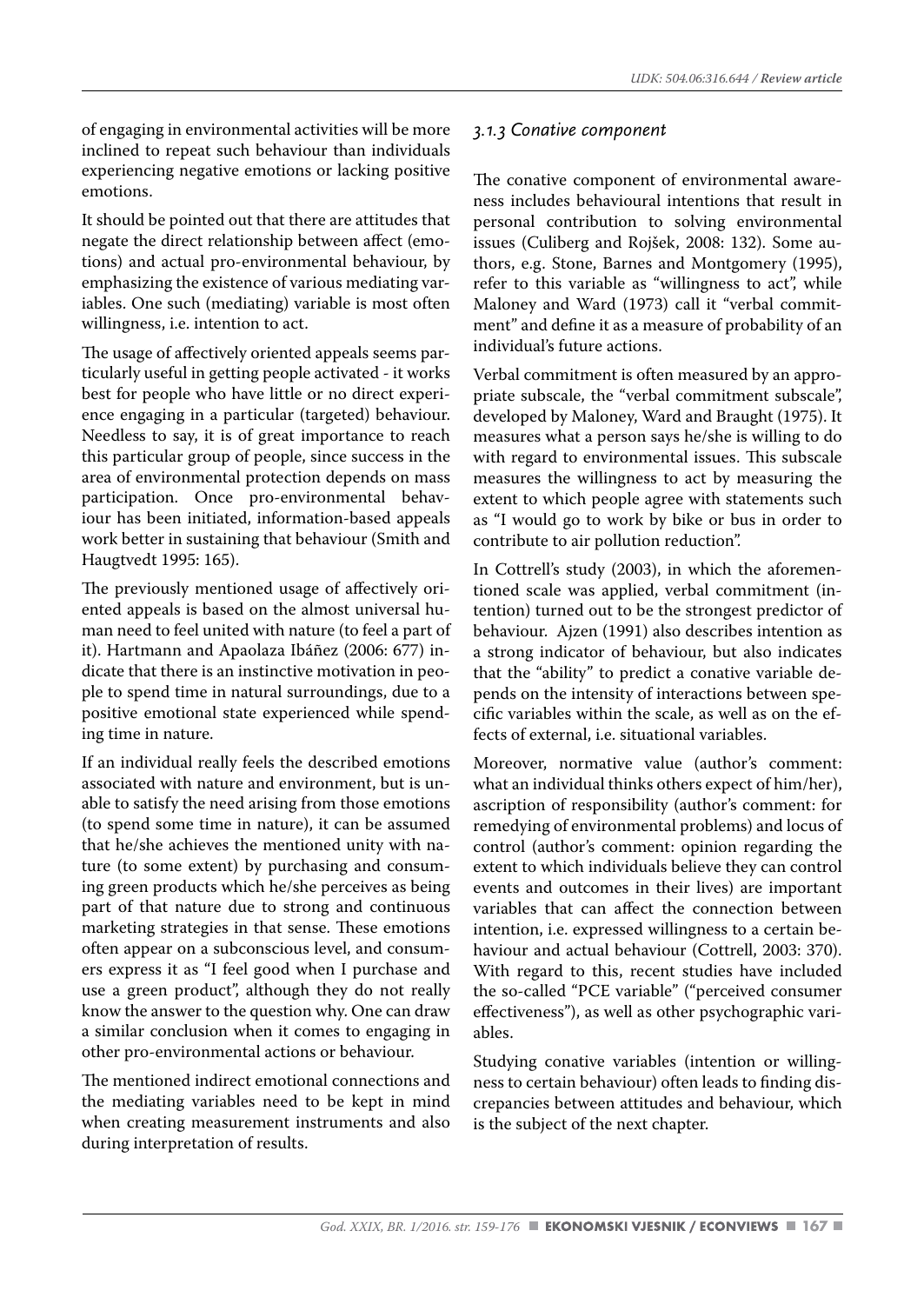#### *3.2 Attitude – behaviour gap*

According to Newhouse (1990), inconsistency between attitudes and behaviour most frequently occurs when measurements of general attitudes are applied for prediction of specific (concrete) behaviour. Namely, the variables that measure attitudes towards specific behaviours (attitudes towards activities) are better predictors of pro-environmental behaviour than those that measure general attitudes towards the environment (Bodur and Sarigöllü, 2005: 504). It is also necessary to take into consideration the possibility that consumers' attitudes towards different environmental issues may differ, just like their attitudes towards different environmental behaviour.

Kaiser et al. (1999) provide three reasons (one theoretical and two methodological) that affect the predictive power of the concept of the pro-environmental attitude.

*Graph 1 Willingness to buy environmentally friendly products even if they are slightly more expensive* 

From a theoretical point of view, different attitude concepts are used in research, which make it difficult to compare the results of related research. On the other hand, methodological flaws that affect the observed attitude-behaviour relationship pertain to the lack of measurement correspondence (attitudes and behaviour are not measured on the same level of specificity) and the lack of consideration of situational influences on the observed behaviour. These influences are considered either as moderating factors affecting the relationship between environmental attitude and behaviour or as direct influence on behaviour. Both approaches assume a rather arbitrary selection of possible influencing factors.

A survey carried out in 27 Member States of the European Union in 2007 showed that the transformation of willingness (intention) into actual pro-environmental behaviour is one of the main challenges of green marketing. When asked the following question: "Please tell me whether you totally agree, tend to agree, tend to disagree or totally disagree with the following statement: You are ready to buy environmentally friendly products even if they cost a little bit more", the respondents answered as shown in Graph 1.



*Source: European Commission (2008), "Eurobarometer: Attitudes of European citizens towards the environment", Available at: http://ec.europa.eu/public\_opinion/index\_en.htm (Accessed on: June 20, 2015)*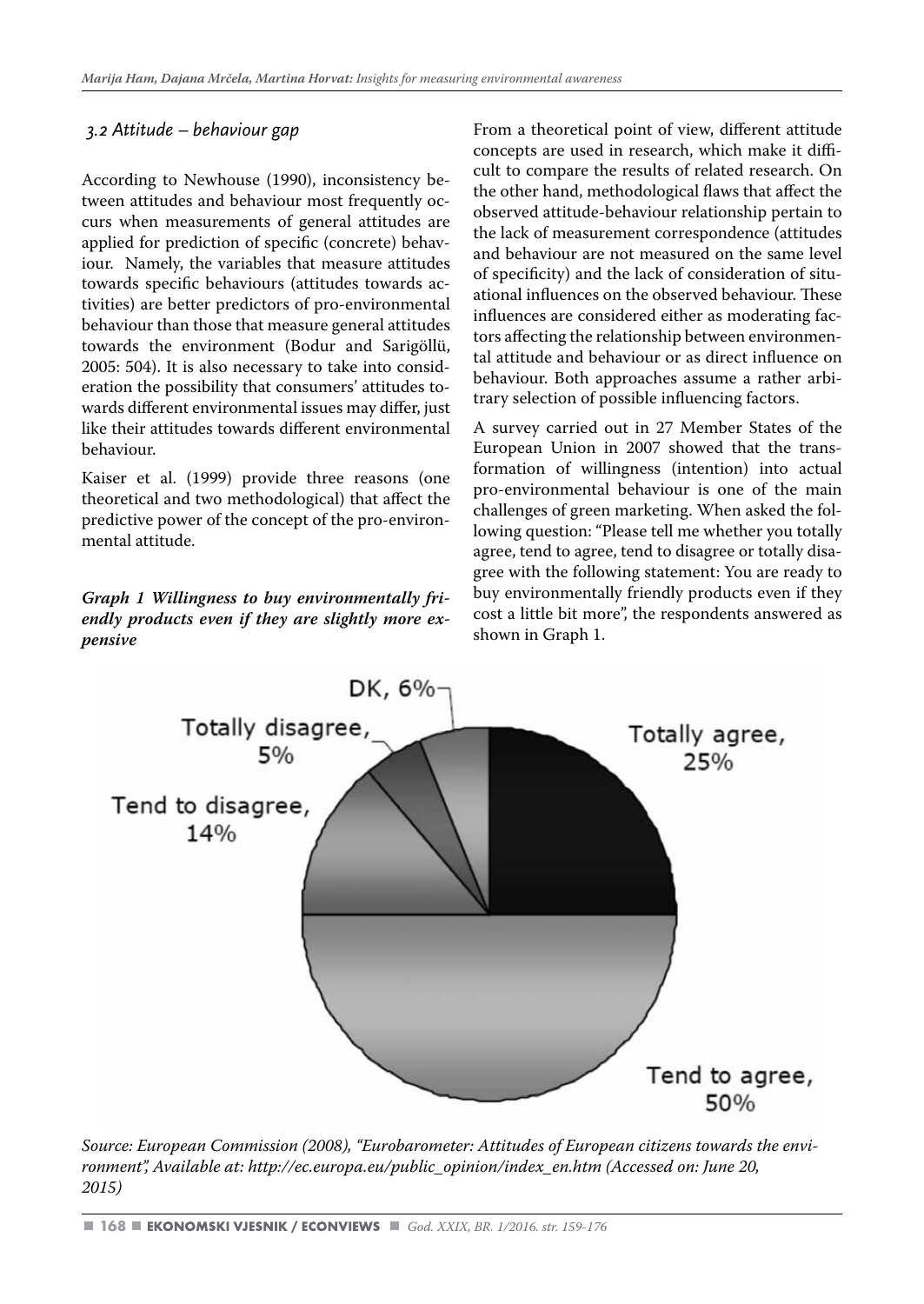From Graph 1 we can conclude that three-quarters (75%) of respondents are willing to buy environmentally friendly products. However, in the second part of the same survey on what respondents had actually done in the past month for environmental reasons (Graph 2), only 17% of them reported that they had bought an environmentally friendly product marked with an environmental label.

Table 1 illustrates even better the relationship between intention and behaviour. It seems that 15% of respondents who are willing to buy environmentally friendly products have actually done so, while the biggest share (59%) pertains to those who expressed the willingness to buy such products, but (due to different reasons) have not crossed the threshold of inertia and actually done so.

#### *Graph 2 Actions taken for environmental reasons*



*Source: European Commission (2008), "Eurobarometer: Attitudes of European citizens towards the environment", Available at: http://ec.europa.eu/public\_opinion/index\_en.htm (Accessed on: June 20, 2015)*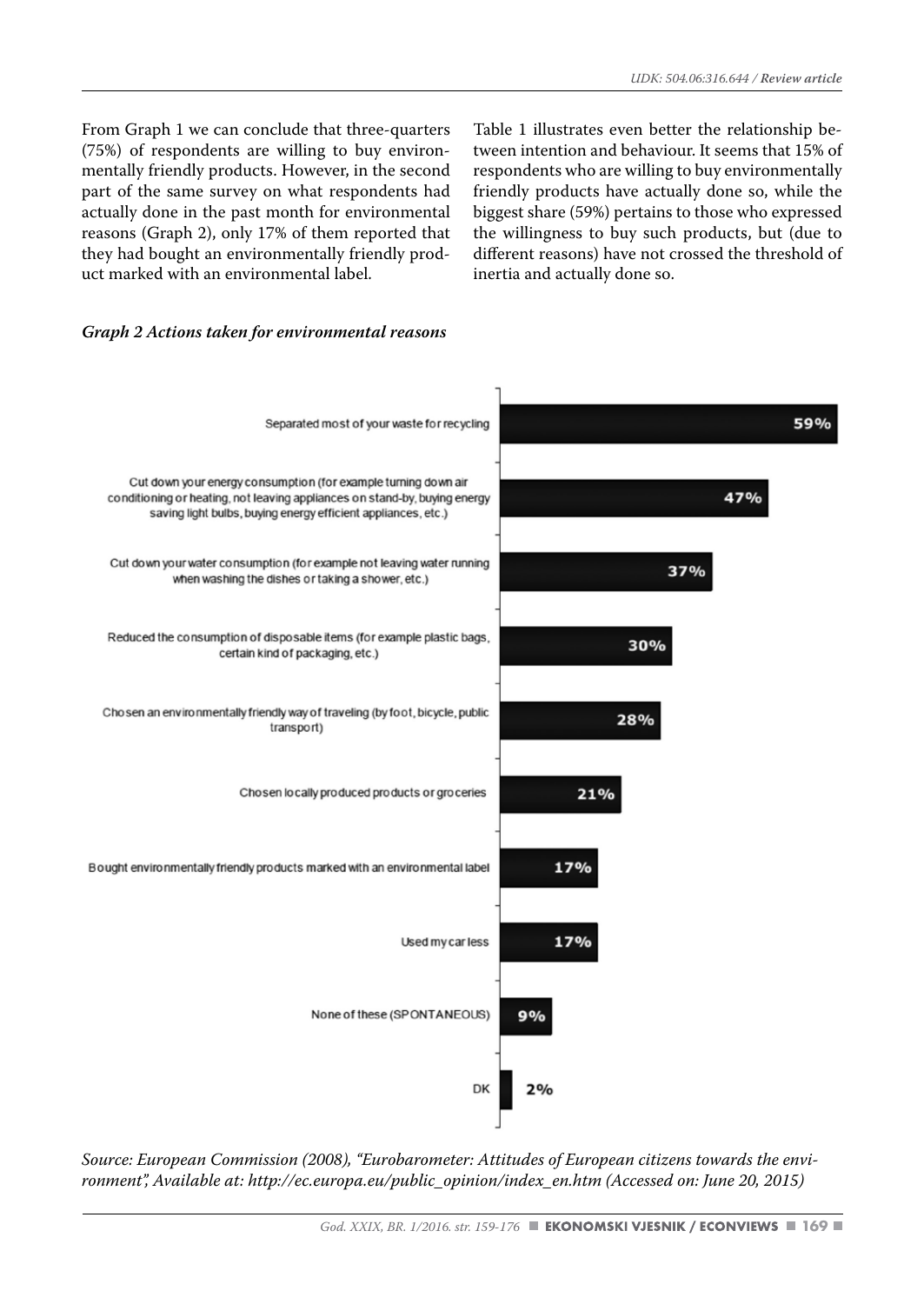*Table 1 Relationship between willingness to buy environmentally friendly products and actual actions*

| Purchasing<br>envi-<br>ronmental<br>products | Willingness<br>+ action | Willingness<br>+ no action | No<br>willingness<br>+ no action |
|----------------------------------------------|-------------------------|----------------------------|----------------------------------|
| % of total<br>sample                         | 15%                     | 59%                        | 18%                              |

*Source: European Commission (2008), "Eurobarometer: Attitudes of European citizens towards the environment", Available at: http://ec.europa.eu/ public\_opinion/index\_en.htm (Accessed on: June 20, 2015)*

Leinberger (in Holt and Holt, 2004: 32) gives four reasons for refraining from taking real actions despite the awareness of the need to preserve the environment:

- 1. I am too busy to make any changes,
- 2. Environmental products are too expensive,
- 3. Large economic operators are the ones who should take actions, not people like me,
- 4. Others are not sacrificing anything; there is little I can do alone.

It can be seen that the first two reasons pertain to external, i.e. situational influences, while the other two present attitudes, i.e. influences acting from the inside (consumer's consciousness).

What is more, it is often indicated that certain discrepancies between attitudes towards the environment and behaviour can be described by cognitive dissonance. Cognitive dissonance is a mental state, often a conflict, in which a person experiences two or more contradictory beliefs or cognitively processes a lot of information. In an individual, it usually leads to a feeling of psychological discomfort that lasts until the person resolves the issue.

Based on survey results, we can conclude that people often experience cognitive dissonance with regard to their behaviour towards environmental issues. If the conflict between environmental attitudes and behaviour really leads to perceived dissonance, a strategy used to reduce it could be to channel one's concern for the environment through specific behaviours that require less or no special sacrifice – thus creating an alibi for one's own consciousness. For example, "Since I started sorting waste for recycling, I have been acting responsibly toward the environment, so it is not necessary to use my car less or participate in the work of environmental associations" (Bratt, 1999: 28). It is possible to quite justifiably assume that certain people will attempt to apply their environmental attitudes in actions that require less effort and less cost.

Consequently, one can conclude that before making decisions on introducing measures to encourage certain forms of pro-environmental behaviour (on state, or local or regional level) it is necessary to consider the influences of those measures on other forms of behaviour. For example, based on his study, Bratt (1999) claimed that introduction of an organized collection of paper for recycling (front-of-house service) reduced to some extent the recycling of other materials which still required going to places foreseen for that purpose, i.e. to special containers. This could be explained by the fact that once paper has been handed over for recycling (through organized collection), the perceived usefulness of transporting other wastes to specialized containers is reduced (due to relatively larger costs per waste unit or due to previously described cognitive dissonance, i.e. alibi for one's consciousness). Therefore, the motivation, and consequently the behaviour itself, is somewhat reduced.

#### *3.3 Social desirability and sample issues*

Influences such as social desirability or other forms of (conscious or unconscious) bias in giving answers can result in inaccurate representation of actual behaviour. Although some studies, like studies conducted by Gatersleben et al. (2002), Chan and Lau (2000) and Kaiser et al. (1999), demonstrate that the influence of social desirability is not especially significant when it comes to environmental awareness, the fact remains that a consumer might be aware of a certain answer being socially more desirable and adjust his/her answers accordingly, which may then differ from his/her actual attitudes and/or behaviour.

The mentioned bias is assumed in most studies; although there is evidence that the respondents (regardless of their demographic backgrounds) were completely ready to express their apathy concerning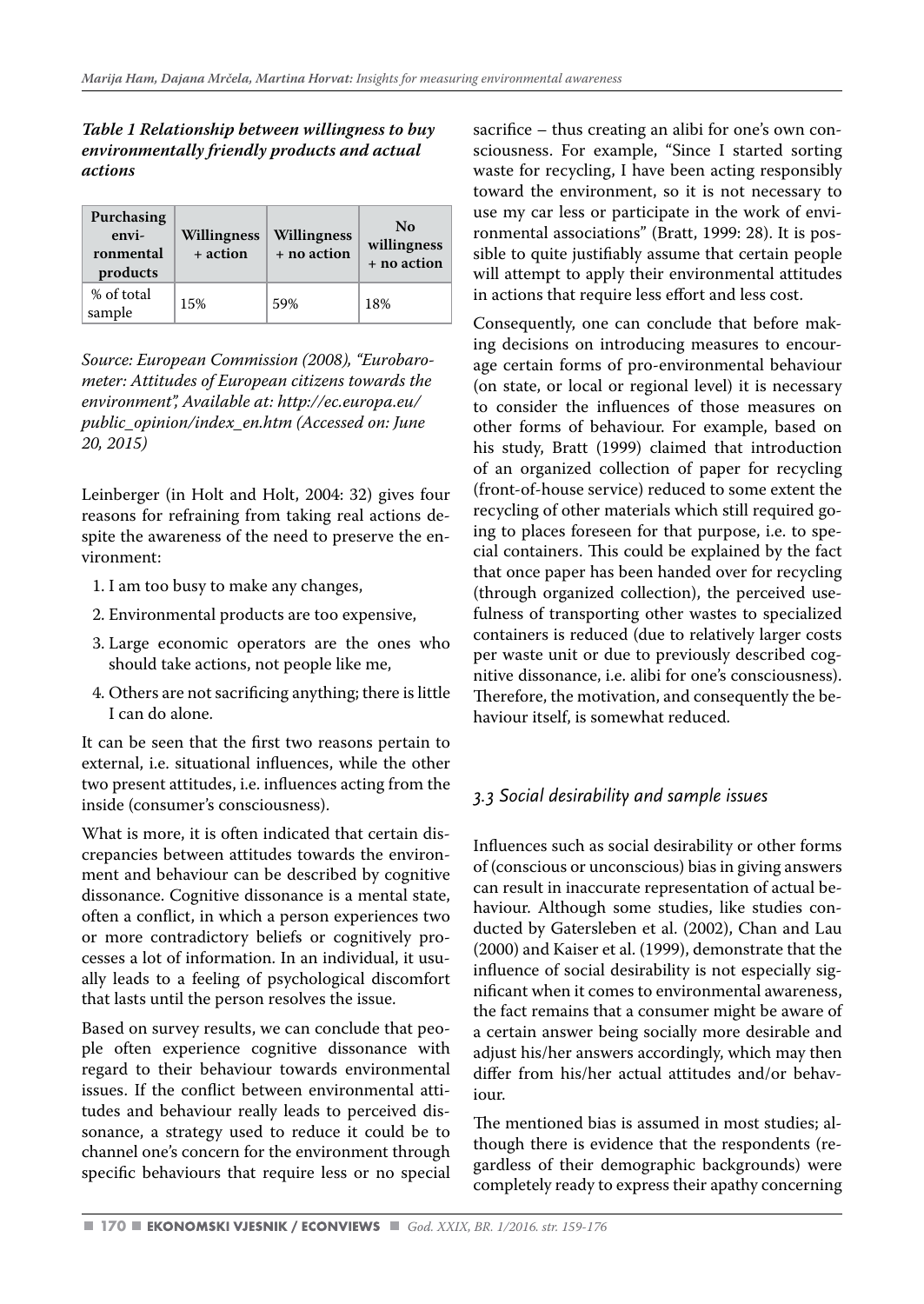environmental issues, as well as to explain the reasons for such an attitude, without even thinking of giving socially desirable answers. One of the studies showing such results is the study conducted by Chau and Lau (2000).

One of the ways to reduce the potential bias of respondents is to instruct the fieldworkers to explain to the respondents clearly the importance of honestly expressing their true attitudes and to emphasize the fact that their answers would be analysed and reported only on a collective basis (Chan and Lau, 2000: 345). Apart from that, there are specific interventions in creating the measurement instrument and/or during interpretation of research results.

For example, while creating the measurement instrument, it is possible to incorporate a subscale measuring social desirability effects in the preliminary questionnaire, and then exclude from the final version all those variables that are classified (based on factor analysis) together with the factor marking social desirability, and to exclude the subscale itself (Carlson, 2004). Another version of this is to include the mentioned subscale in the final version of the questionnaire, and then to exclude the questionnaires in which the effect of social desirability is present at a level that exceeds the previously established maximum (Carlson, 2004: 77). By applying a scale of 32 questions that measures the influence of social desirability in respondents' answers, Kaiser et al. (1999) measured the influence on each of the measured variables separately (pro-environmental knowledge, environmental values, intention of proenvironmental behaviour, general pro-environmental behaviour). However, the preliminary testing showed that social desirability did not influence or had only a marginal influence on all measured variables.

Furthermore, it is necessary to take into account the influence of systematic error resulting from unwillingness to participate in the survey (non-response bias). It can be assumed that those who are more interested in environmental issues, being thus more environmentally aware, will be more willing to participate. This is particularly the case in surveys conducted via post or in other extensive types of research that require more time being invested by the respondents (as it is often the case with environmental awareness research due to the complexity of the issue which includes various aspects of the respondents' personality and behaviour).

Armstrong and Overton (1977) offered a way of including systematic error in result interpretation. The procedure involves comparing the so-called "early" and "late" respondents, i.e. respondents who participated in the survey at first request and those who needed an extra incentive or follow-up letter, assuming that late respondents are more similar to those who did not participate in the survey. That way one can make assumptions about the characteristics of those who did not participate. On the other hand, in their research, Kinnear et al. (1974) sent questionnaires to existing panel members (Canadian Family Opinion-University of Western Ontario Consumer Panel). Consequently, they were able to compare the socio-economic background of respondents and non-respondents, finding no significant differences between them.

In numerous studies, the problem of sample size and representativeness were among the most significant limitations. Namely, due to a multitude of different influences on environmental awareness itself and its operationalization in terms of pro-environmental behaviour, one often requires relatively large samples of respondents (on national or even international level) to obtain realistic information. This results from the fact that the level of environmental awareness can differ in certain regions, depending on region-specific environmental issues, dominant industries, level of development and other.

In addition, the existence of actual or assumed differences between certain socio-demographic groups makes it harder to apply a student sample, which is often used in marketing research due to a very simple reason - availability. All of the above significantly increases the costs of conducting research and represents an obstacle for application of certain methodology that requires data collection continuity.

# *4. Conclusion*

All the described issues and limitations of research in no way diminish the value of researching or monitoring the level of environmental awareness or the value of pro-environmental actions taken. However, they represent factors that have to be taken into account when creating measurement instruments, analysing research results and interpreting them. That way, one could minimize the influence of those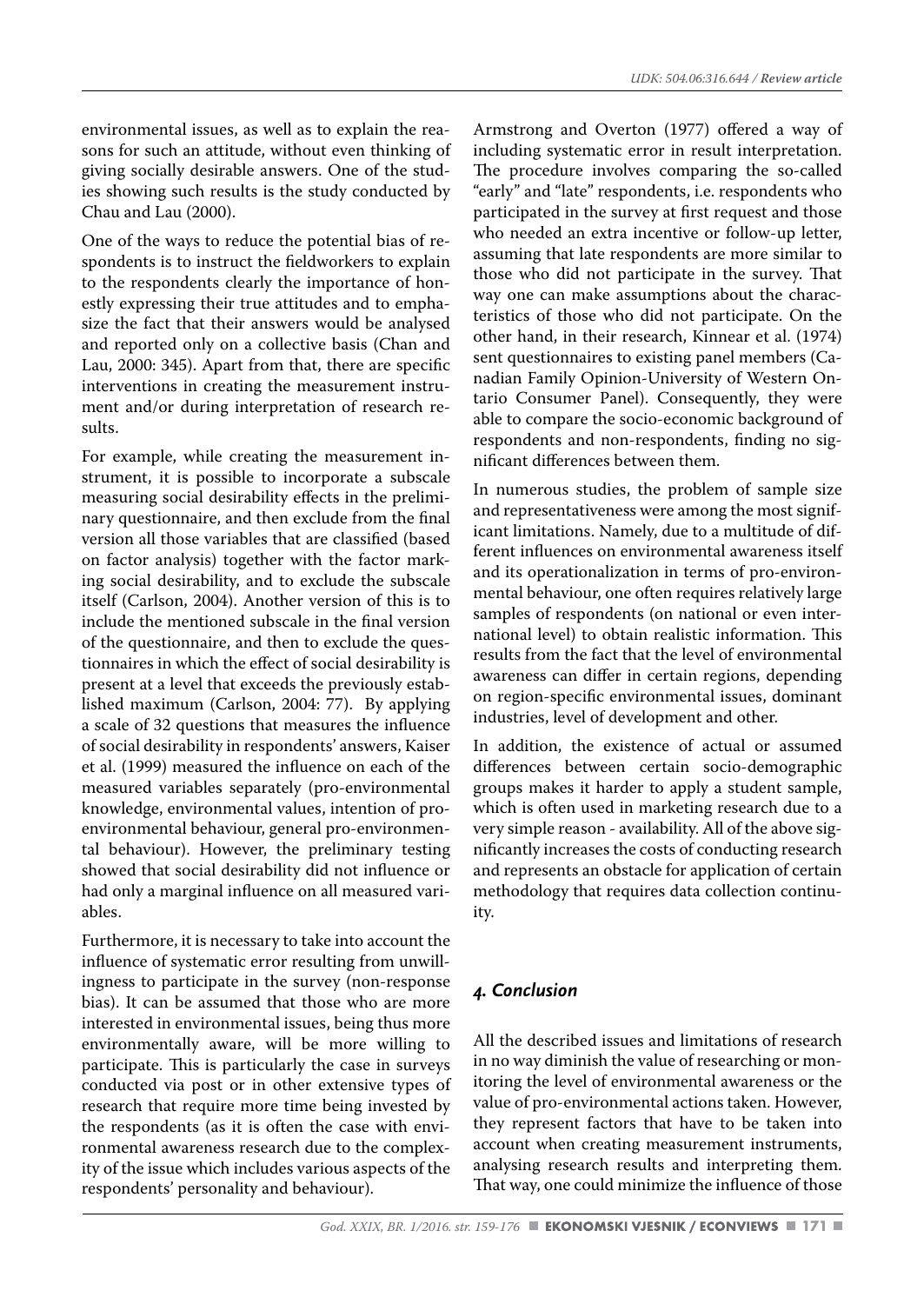issues and limitations and contribute to quality, universality and comparability of the obtained results, developed models and defined laws.

Based on the analysis of relevant theoretical cognitions and empirical research results, the key issues can be categorized in three groups: issues in measuring different components of attitude (cognitive, affective and conative component), issues concerning the attitude – behaviour gap and issues concerning the influence of social desirability and the research sample. When designing research methodology and interpreting the results all of the three categories of issues should be taken into account in order to provide the best possible answer to a specific research question.

It is important to bear in mind the complexity of attitude structure and its components, so that during each stage of research design and implementation, one can have a clear idea of which attitude component is being measured or interpreted. In addition to this, it is necessary to take into account the potential interaction and different direction of correlation between a particular component of attitude as being the independent variable with a dependent variable. The attitude-behaviour gap is particularly important to consider when interpreting research results and defining theoretical and practical implications. It is important to have a clear picture and the same definition of the dependent variable during research

design and in making conclusions, implications and resulting strategies. In addition, it should be mentioned that issues related to social desirability and sample issues are sometimes underemphasized in scientific research, especially when the research purpose is to determine variable correlations and predictors. These variable interdependencies can be established on smaller convenient samples but commenting on practical implications of such results should be limited, especially concerning the direction of the variable influences.

We can conclude that significant progress has been achieved in that sense in recent years. Accordingly, the use of the term "environmental awareness" has evolved from being just a declarative buzzword of various speakers and instead it is used in actual strategic objectives on different levels of society. In order to continue this progress, it is necessary to continuously work in various scientific and other spheres to ensure its manageability in all relevant aspects and areas. There is a lack of research in the area of quantification and measurement of intensity of influence of particular issues, such as the influence of socially desirable answers on research results and the intensity of influence of a certain variable. Also, efforts should be made in further development of tools and methodological insights for explaining and minimizing the attitude-behaviour gap.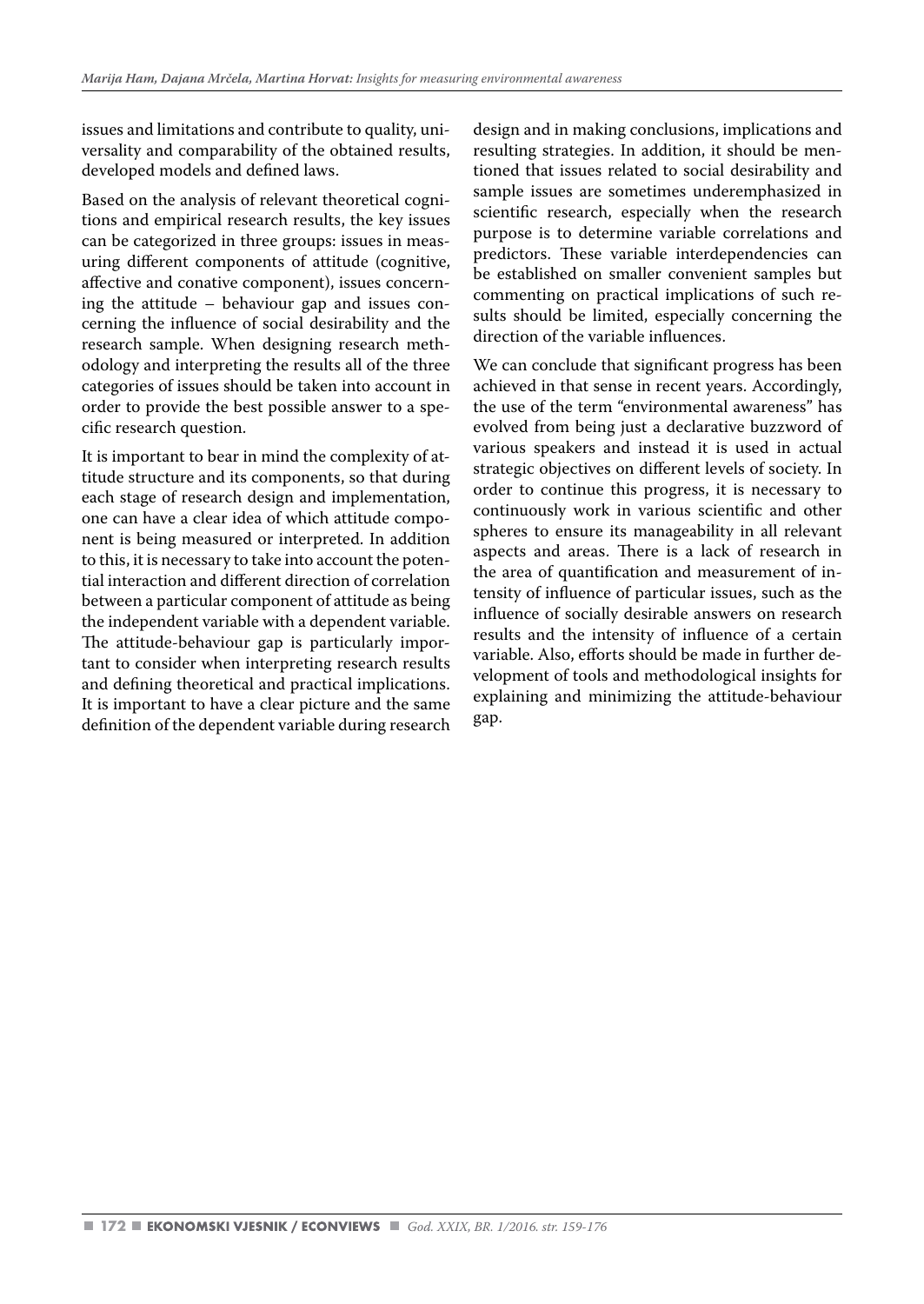#### **References**

- 1. Ajzen, I. (1991), "The Theory of Planned Behavior", Organizational Behavior and Human Decision Processes, Vol. 50, No. 2, pp. 179-211.
- 2. Arbuthnot, J., Lingg, S. (1975), "A Comparison of French and American Environmental Behaviors, Knowledge and Attitudes", International Journal of Psychology, Vol. 10, No. 4, pp. 275-281.
- 3. Armstrong, J. S., Overton, T. S. (1977), "Estimating Non-Response Bias in Mail Surveys", Journal of Marketing Research, Vol. 14, No. 3, pp. 396-402.
- 4. Bodur, M., Sarigöllü, E. (2005), "Environmental Sensitivity in a Developing Country: Consumer Classification and Implications", Environment and Behavior, Vol. 37, No. 4, pp. 487-510.
- 5. Bratt, Ch. (1999), "Consumers' Environmental Behavior: Generalized, sector-based, or compensatory?", Environment and Behavior, Vol. 31, No. 1, pp. 28-44.
- 6. Carlson, D. H. (2004), "Environmental Concern in South Africa: The Development of a Measurement Scale", masters paper, University of South Africa.
- 7. Chan, R. Y. K., Lau, L. B. Y. (2000), "Antecedents of green purchases a survey in China", Journal of Consumer Marketing, Vol. 17, No. 4, pp. 338-357.
- 8. Cottrell, S. P. (2003), "Influence of Sociodemographics and Environmental Attitudes on General Responsible Environmental Behavior Among Recreational Boaters", Environment and Behavior, Vol. 35, No. 3, pp. 347-375.
- 9. Culiberg, B., Rojšek, I. (2008), "Understanding environmental consciousness: a multidimensional perspective", in Grbac, B., Meler, M. (Eds.), Vrijednost za potrošače u dinamičnom okruženju, Ekonomski fakultet Sveučilišta u Rijeci, CROMAR – Hrvatska zajednica uduga za marketing, Rijeka, pp. 131-139.
- 10. Dembkowski, S., Hanmer-Lloyd, S. (1994), "The Environmental Value-Attitude-System Model: A Framework to Guide the Understanding of Environmentally-Conscious Consumer Bahaviour", Journal of Marketing Management, Vol. 10, No. 7, pp. 593-603.
- 11. Dunlap, R. E., Van Liere, K. D. (1978), "The New Environmental Paradigm", Journal of Environmental Education, Vol. 9, No. 4, pp. 10-19.
- 12. European Commission (2008), "Eurobarometer: Attitudes of European citizens towards the environment", available at: http://ec.europa.eu/public\_opinion/index\_en.htm (Accessed on: June 20, 2015)
- 13. Finisterra do Paco, A. M., Raposo M. L. B. (2008), "Determining the Characteristics to Profile the "Green" Consumer: An Exploratory Approach", International Review on Public and Nonprofit Marketing, Vol. 5, No. 2, pp. 129-140.
- 14. Fishbein, M., Ajzen, I. (1975). Belief, Attitude, Intention, and Behavior: An Introduction to Theory and Research. MA: Addison-Wesley.
- 15. Fraj, E., Martinez, E. (2007), "Ecological Consumer Behaviour: An Empirical Analysis", International Journal of Consumer Studies, Vol. 31, No. 1, pp. 26-33.
- 16. Gagnon Thompson, S. C., Barton, M. A. (1994), "Ecocentric and Anthropocentric Attitudes Toward the Environment", Journal of Environmental Psychology, Vol. 14, No. 2, pp. 149-157.
- 17. Gambro, J. S., Switzky, H. N. (1996), "A National Survey of High School Students' Environmental Knowledge", Journal of Environmental Education, Vol. 27, No. 3, pp. 28-33.
- 18. Gatersleben, B., Steg, L., Vlek, C. (2002), "Measurement and Determinants of Environmentally Signifi-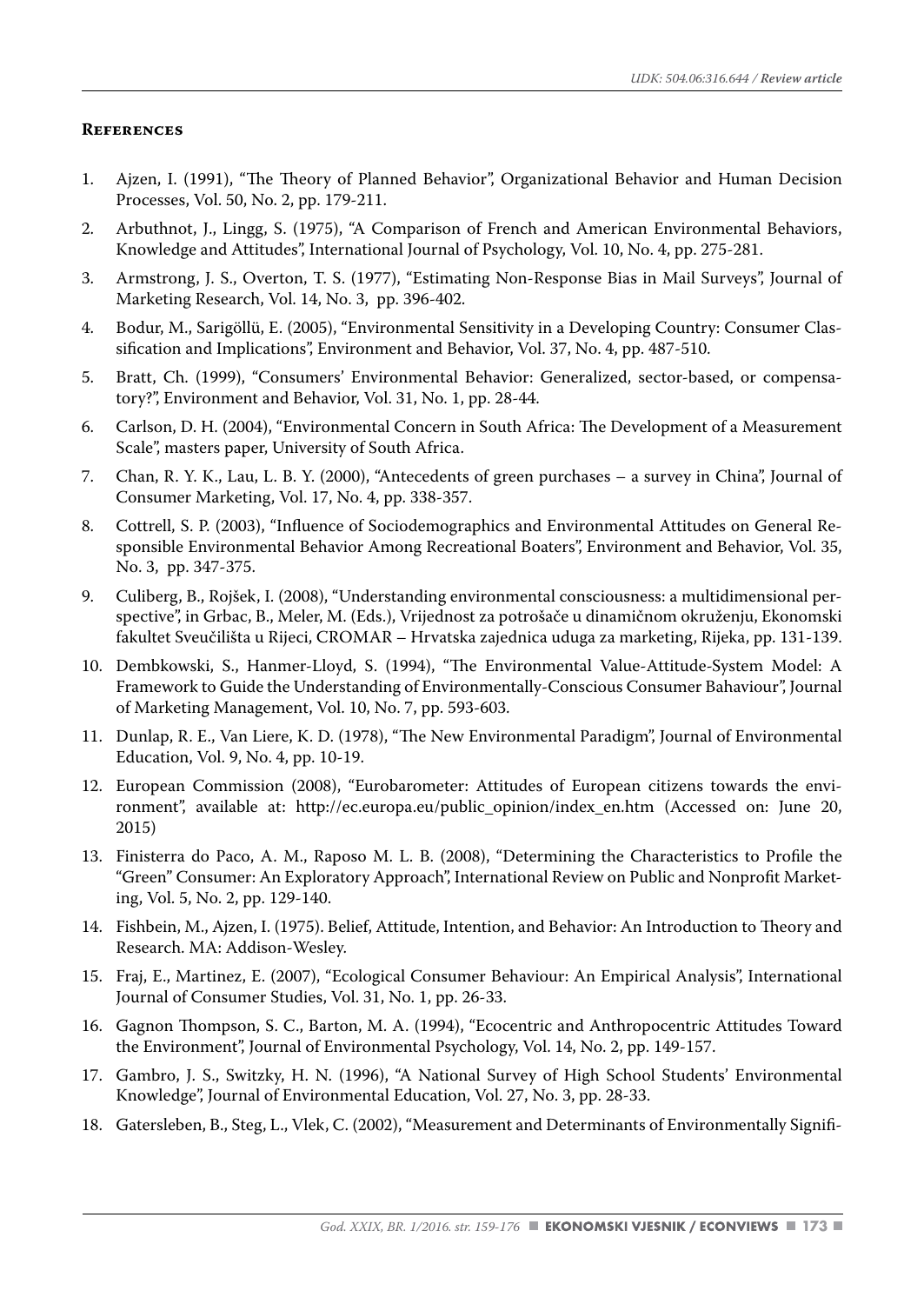cant Consumer Behavior", Environment and Behavior, Vol. 34, No. 3, pp. 335-362.

- 19. Grunert S. C. (1993), "Everybody Seems Concerned About the Environment but is this Concern Reflected in (Danish) Consumers' Food Choice?", European Advances in Consumer Research, Vol. 1, No. 1, pp. 428-433.
- 20. Hartmann, P., Apaolaza Ibáñez, V. (2006), "Green Value Added, Marketing Intelligence & Planning", Vol. 24, No. 7, pp. 673-680.
- 21. Hartmann, P., Apaolaza Ibáñez, V., Forcada Sainz, F. J. (2005), "Green Branding Effects On Attitude: Functional Versus Emotional Positioning Strategies", Marketing Intelligence & Planning, Vol. 23, No. 1, pp. 9-29.
- 22. Hines, J. M., Hungerford H. R., Tomera, A. N. (1987), "Analysis and synthesis of research on responsible environmental behaviour: a meta-analysis", Journal of Environmental Education, Vol. 18, No. 2, pp. 1-8.
- 23. Holt, E. A., Holt, M. S. (2004). Green pricing resource guide. 2nd edition. Prepared for American Wind Energy Association, Ed. Holt & Associates, Inc.
- 24. Jain, S. K., Kaur, G. (2004), "Green Marketing: An Attitudinal and Behavioural Analysis of Indian Consumers", Global Business Review, Vol. 5, No. 2, pp. 187-205.
- 25. Kaiser, F. G., Wölfing, S., Fuhrer, U. (1999), "Environmental attitude and ecological behaviour", Journal of environmental psyhology, Vol. 19, No. 1, pp. 1-19.
- 26. Kesić, T. (1999). Ponašanje potrošača. Zagreb: Adeco.
- 27. Kinnear, T. C., Taylor, J. R., Ahmed, S. A. (1974), "Ecologically Concerned Consumers: Who Are They?", Journal of Marketing, Vol. 38, No. 2, pp. 20-24.
- 28. Kufrin, K. (2003), "Mjerenje ekološke informiranosti: konceptualni i operacionalni pristupi i problemi dosadašnjih istraživanja", Socijalna ekologija, Vol. 12, No. 1-2, pp. 1-26.
- 29. Leigh, J. H., Murphy, P. E., Enis, B. M. (1988), "A New Approach to Measuring Socially Responsible Consumption Tendencies", Journal of Macromarketing, Vol. 8, No. 1, pp. 5-20.
- 30. Makower, J., Pike, C. (2009). Strategies for the Green Economy Opportunities and Challenges in the New World of Business. New York: McGraw-Hill.
- 31. Maloney, M. P., Ward, M. P. (1973), "Ecology: Let's Hear from the People. An Objective Scale for the Measurement of Ecological Attitudes and Knowledge", American Psychologist, Vol. 28, No. 7, pp. 583- 586.
- 32. Maloney, M. P., Ward, M. P., Braught, G. N. (1975), "A Revised Scale for the Measurement of Ecological Attitudes and Knowledge", American Psychologist, Vol. 30, No. 7, pp. 787-790.
- 33. Newhouse, N. (1990), "Implications of attitude and behaviour research for environmental conservation", Journal of Environmental Education, Vol. 22, No. 1, pp. 26-32.
- 34. Roberts, J. A. (1995), "Profiling Levels of Socially Responsible Consumer Behaviour: A Cluster Analytic Approach and its Implications for Marketing", Journal of Marketing – Theory and Practice, Fall, pp. 97-117.
- 35. Ryan, M. J. (1982), "Behavioral intention formation: the interdependency of attitudinal and social influence variables", Journal of Consumer Research, Vol. 9, No. 3, pp. 263-278.
- 36. Schahn, J., Holzer, E. (1990), "Studies of Individual Environmental Concern: The Role of Knowledge, Gender, and Background Variables", Environment and Behaviour, Vol. 22, No. 6, pp. 767-786.
- 37. Schlegelmilch, B. B., Bohlen, G. M., Diamantopoulos, A. (1996), "The link between green purchasing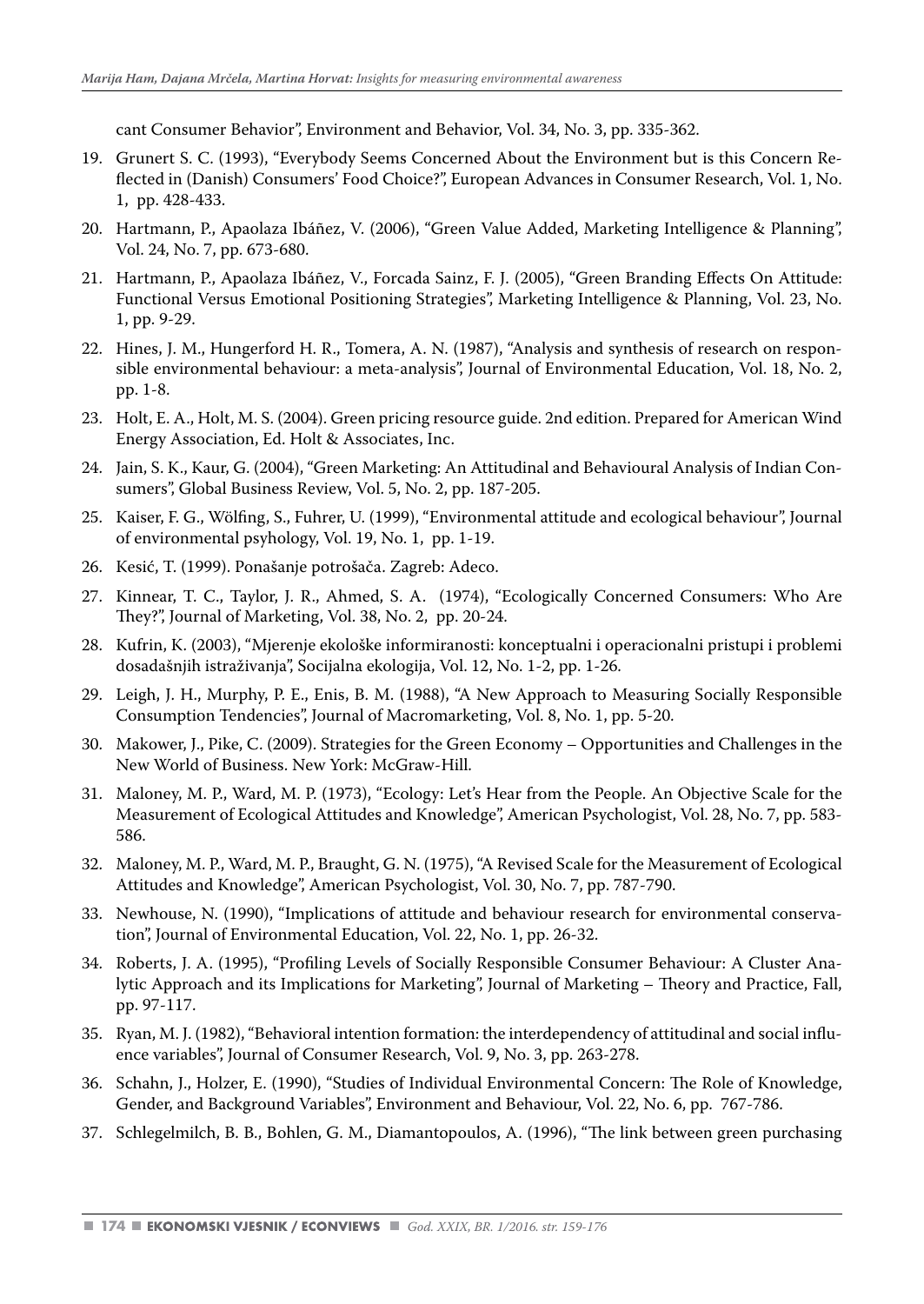decisions and measures of environmental consciousness", European Journal of Marketing, Vol. 30, No. 3, pp. 35-55.

- 38. Sheppard, B. H., Hartwick, J., Warshaw, P. R. (1988), "The theory of reasoned action: a meta-analysis of past research with recommendations for modifications and future research", Journal of Consumer Research, Vol. 15, No. 3, pp. 325-343.
- 39. Smith, S. M., Haugtvedt, C. P. (1995), "Implications of Understanding Basic Attitude Change Processes and Attitude Structure for Enhancing Pro-Environmental Behaviors", in Polonsky, M. J., Mintu-Wimsatt, A. T. (Eds.), Environmental Marketing: Strategies, Practice, Theory and Research, Binghamton, The Harworth Press Inc.
- 40. Stone, G., Barnes, J. H., Montgomery, C. (1995), "ECOSCALE: A Scale for the Measurement of Environmentally Responsible Consumers", Psychology & Marketing, Vol. 12, No. 7, pp. 595-613.
- 41. Van Liere, K., Dunlap, R. (1981), "Environmental Concern: Does it Make a Difference How It's Measured?", Environment and Behaviour, Vol. 13, No. 6, pp. 651-676.
- 42. Wagner, S. A. (2003). Understanding Green Consumer Behaviour A Qualitative Cognitive Approach. London: Routledge, Taylor and Francis Group.